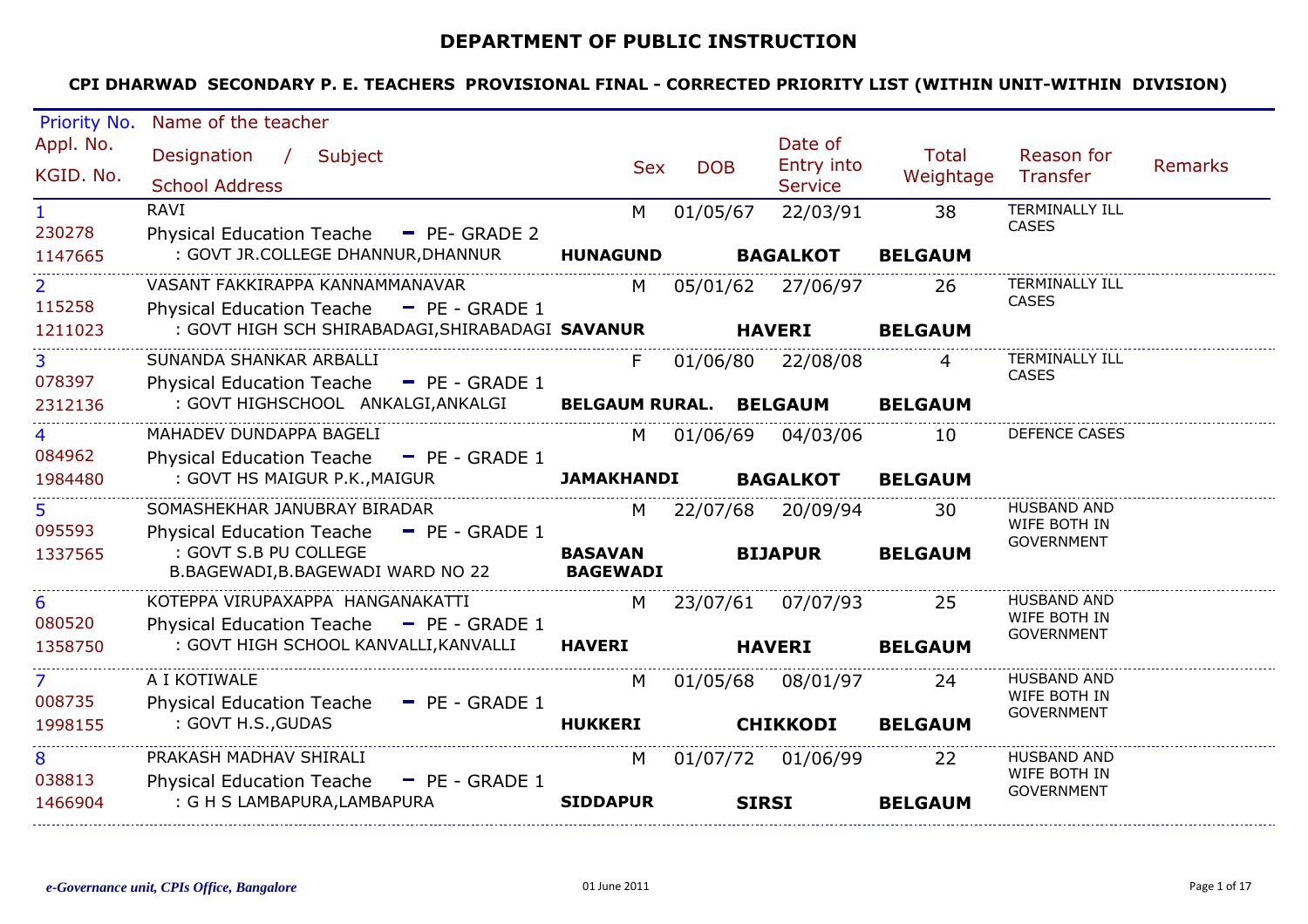| Priority No.                | Name of the teacher                                                                                  |                  |              |                       |                           |                                    |                |
|-----------------------------|------------------------------------------------------------------------------------------------------|------------------|--------------|-----------------------|---------------------------|------------------------------------|----------------|
| Appl. No.<br>KGID. No.      | Designation /<br>Subject                                                                             | <b>Sex</b>       | <b>DOB</b>   | Date of<br>Entry into | <b>Total</b><br>Weightage | Reason for<br>Transfer             | <b>Remarks</b> |
|                             | <b>School Address</b>                                                                                |                  |              | <b>Service</b>        |                           |                                    |                |
| 9<br>083601                 | ANAND VENKU NAIK<br><b>Physical Education Teache</b><br>$P = P = GRADE1$                             | M                | 01/06/63     | 27/07/93              | 21                        | <b>HUSBAND AND</b><br>WIFE BOTH IN |                |
| 1023165                     | : GOVT HIGH SCHOOL<br>GANGANAHALLI, GANGANAHALLI                                                     | <b>SINDAGI</b>   |              | <b>BIJAPUR</b>        | <b>BELGAUM</b>            | <b>GOVERNMENT</b>                  |                |
| 10<br>081062                | SHIVANAND CHANNABASAPPA GUNDAR<br>Physical Education Teache - PE - GRADE 1                           | M l              | 08/06/70     | 28/06/97              | 20.5                      | <b>HUSBAND AND</b><br>WIFE BOTH IN |                |
| 1361055                     | : HASARADDI GOVT HS HALYAL, HALYAL                                                                   | <b>HUBLI</b>     |              | <b>DHARWAD</b>        | <b>BELGAUM</b>            | <b>GOVERNMENT</b>                  |                |
| 11<br>234158                | BOMMAYYA VENKATRAMAN NAYAK BOMMAN<br>Physical Education Teache - PE - GRADE 1                        | M l              | 21/04/54     | 03/11/78              | 17                        | <b>HUSBAND AND</b><br>WIFE BOTH IN |                |
| 546624                      | : G.H.SG. JAVALIGALLI HA, HALIYAL                                                                    | <b>HALIYAL</b>   | <b>SIRSI</b> |                       | <b>BELGAUM</b>            | <b>GOVERNMENT</b>                  |                |
| $12 \overline{ }$<br>110558 | <b>VINAYAKA GADDAD</b>                                                                               | M                |              | 01/06/78 19/02/02     | 16                        | <b>HUSBAND AND</b><br>WIFE BOTH IN |                |
| 1859787                     | Physical Education Teache - PE - GRADE 1<br>: GOVT HIGH SCHOOL KULENUR, KULENUR                      | <b>HAVERI</b>    |              | <b>HAVERI</b>         | <b>BELGAUM</b>            | <b>GOVERNMENT</b>                  |                |
| 13<br>061948                | SHIVANAGOUDA PATIL                                                                                   | M                |              | 14/07/80 11/02/04     | 14                        | <b>HUSBAND AND</b><br>WIFE BOTH IN |                |
| 1944156                     | <b>Physical Education Teache</b><br>$-$ PE - GRADE 1<br>: GOVT URDU HIGH SCH<br>CHIKKERUR, CHIKKERUR | <b>HIREKERUR</b> |              | <b>HAVERI</b>         | <b>BELGAUM</b>            | <b>GOVERNMENT</b>                  |                |
| 14<br>036351                | MANJUNATH VENKATRAMA NAIK<br>Physical Education Teache - PE - GRADE 1                                | M                | 16/06/72     | 09/06/97              | 12                        | <b>HUSBAND AND</b><br>WIFE BOTH IN |                |
| 1551851                     | : G H S URDU SIDDAPUR, WARD9                                                                         | <b>SIDDAPUR</b>  | <b>SIRSI</b> |                       | <b>BELGAUM</b>            | <b>GOVERNMENT</b>                  |                |
| 15<br>131941                | NAGARAJ B HIREMATH<br><b>Physical Education Teache</b><br>$-$ PE - GRADE 1                           | M                | 01/07/67     | 05/09/98              | 12                        | <b>HUSBAND AND</b><br>WIFE BOTH IN |                |
| 1925972                     | : KHPS GOVT PU COLLEGE GOKAK, GOKAK                                                                  | <b>GOKAK</b>     |              | <b>CHIKKODI</b>       | <b>BELGAUM</b>            | <b>GOVERNMENT</b>                  |                |
| <b>16</b><br>010733         | ASLAM BADASHA C KERUR<br><b>Physical Education Teache</b><br>- PE - GRADE 1                          | M                | 27/05/73     | 09/02/04              | 12                        | HUSBAND AND<br>WIFE BOTH IN        |                |
| 1972877                     | : GHS NANDAWADAGI, NANDAWADGI                                                                        | <b>HUNAGUND</b>  |              | <b>BAGALKOT</b>       | <b>BELGAUM</b>            | <b>GOVERNMENT</b>                  |                |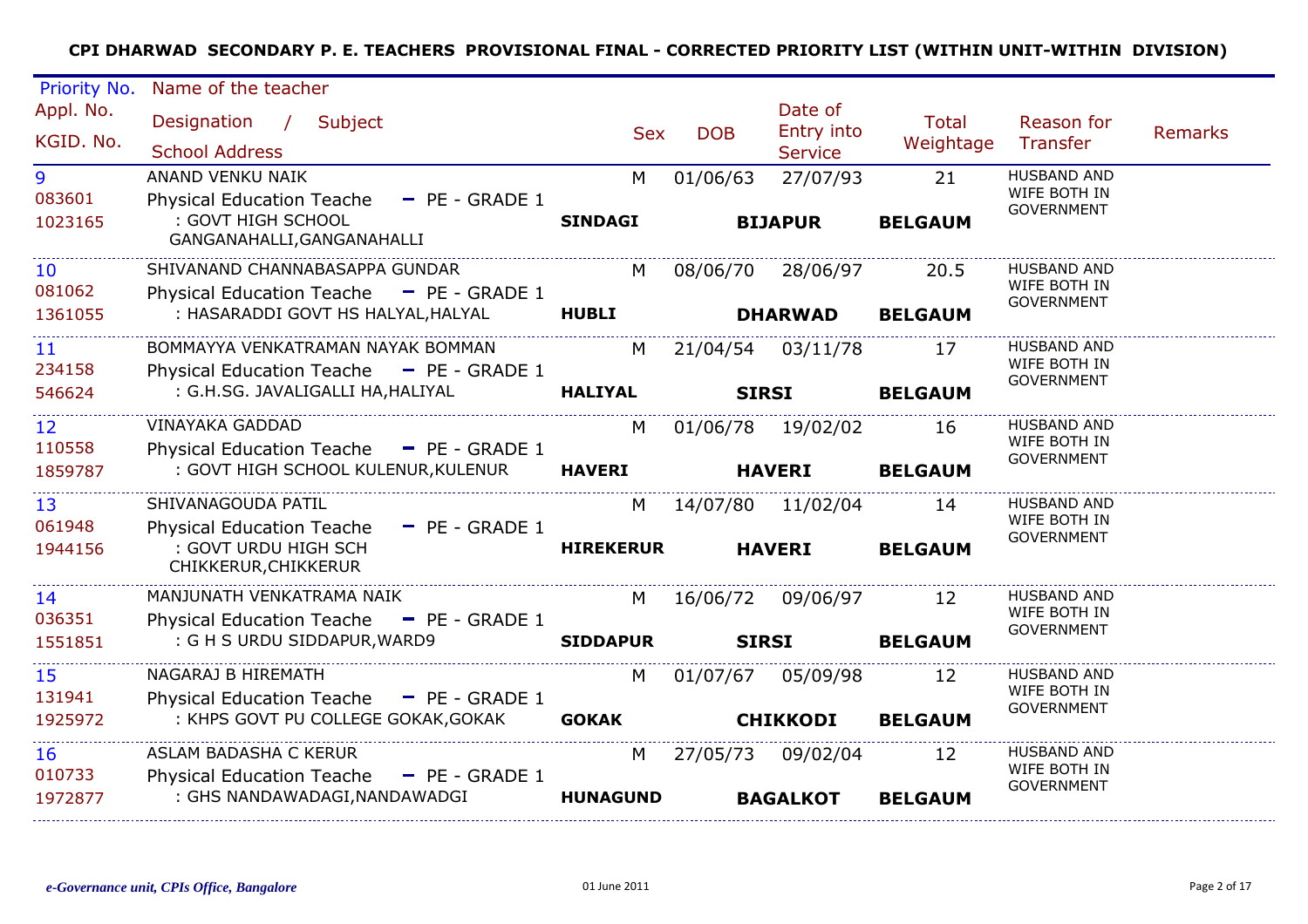| Priority No.                         | Name of the teacher                                                                                                          |                         |            |                                         |                           |                                                         |                |
|--------------------------------------|------------------------------------------------------------------------------------------------------------------------------|-------------------------|------------|-----------------------------------------|---------------------------|---------------------------------------------------------|----------------|
| Appl. No.<br>KGID. No.               | Designation /<br>Subject<br><b>School Address</b>                                                                            | <b>Sex</b>              | <b>DOB</b> | Date of<br>Entry into<br><b>Service</b> | <b>Total</b><br>Weightage | Reason for<br>Transfer                                  | <b>Remarks</b> |
| 17 <sup>2</sup><br>061520<br>1715248 | RAJESHWARI GOPAL NAYAK<br><b>Physical Education Teache</b><br>$-$ PE - GRADE 1<br>: GOVT HIGH SCHOOL YALAVATTI, YALVATTI     | F.<br><b>HANAGAL</b>    | 27/10/73   | 08/03/04<br><b>HAVERI</b>               | 12<br><b>BELGAUM</b>      | <b>HUSBAND AND</b><br>WIFE BOTH IN<br><b>GOVERNMENT</b> |                |
| 18<br>123098<br>1872868              | SHREEKANT M BUDIHAL<br>Physical Education Teache - PE - GRADE 1<br>: GOVT U HS MULAGUND, MULAGUND                            | M<br><b>GADAG RURAL</b> |            | 22/07/74 25/02/04<br><b>GADAG</b>       | 10<br><b>BELGAUM</b>      | <b>HUSBAND AND</b><br>WIFE BOTH IN<br><b>GOVERNMENT</b> |                |
| 19<br>136296<br>1885037              | VITTAL A KAMATI<br>Physical Education Teache - PE - GRADE 1<br>: GOVT HIGHSCHOOL SULEBHAVI, SULEBHAVI BELGAUM RURAL. BELGAUM | M                       | 08/03/76   | 01/03/04                                | 10<br><b>BELGAUM</b>      | <b>HUSBAND AND</b><br>WIFE BOTH IN<br><b>GOVERNMENT</b> |                |
| 20<br>220842<br>1473089              | <b>B K PATIL</b><br>Physical Education Teache - PE - GRADE 1<br>: GOVT HIGH SCHOOL MUGHALIHAL<br>MUGALIHAL, MUGALIHAL        | F.<br><b>KHANAPUR</b>   | 18/07/77   | 30/11/05<br><b>BELGAUM</b>              | 10<br><b>BELGAUM</b>      | <b>HUSBAND AND</b><br>WIFE BOTH IN<br><b>GOVERNMENT</b> |                |
| 21<br>084124<br>1999528              | MAHANTESH S TURAMARI<br>Physical Education Teache - PE - GRADE 1<br>: GOVT HIGHSCHOOL MALLUR, MALLUR                         | M<br><b>SOUNDATTI</b>   | 21/07/77   | 30/11/05<br><b>BELGAUM</b>              | 10<br><b>BELGAUM</b>      | <b>HUSBAND AND</b><br>WIFE BOTH IN<br><b>GOVERNMENT</b> |                |
| 22<br>119906<br>1500852              | <b>VANEESH N NAYAK</b><br>Physical Education Teache - PE - GRADE 1<br>: G PU COLL HIREGUNJAL, HIREGUNJAL                     | M<br><b>KUNDAGOL</b>    | 07/05/80   | 05/01/06<br><b>DHARWAD</b>              | 10<br><b>BELGAUM</b>      | <b>HUSBAND AND</b><br>WIFE BOTH IN<br><b>GOVERNMENT</b> |                |
| 23<br>125928<br>1984592              | SHREESHAIL IRAYYA MATHAPATI<br>Physical Education Teache - PE - GRADE 1<br>: GHS MURADI, MURADI                              | M l<br><b>HUNAGUND</b>  |            | 01/06/80 12/01/06<br><b>BAGALKOT</b>    | 10<br><b>BELGAUM</b>      | <b>HUSBAND AND</b><br>WIFE BOTH IN<br><b>GOVERNMENT</b> |                |
| 24<br>064280<br>66666                | KOTRAPPA CHANDRAPPA ITTIGUDI<br>Physical Education Teache - PE - GRADE 1<br>: GOVT URDU HIGH SCHOOL<br>KAGINELE, KAGINELE    | M<br><b>BYADAGI</b>     |            | 04/01/63 23/01/06<br><b>HAVERI</b>      | 10<br><b>BELGAUM</b>      | <b>HUSBAND AND</b><br>WIFE BOTH IN<br><b>GOVERNMENT</b> |                |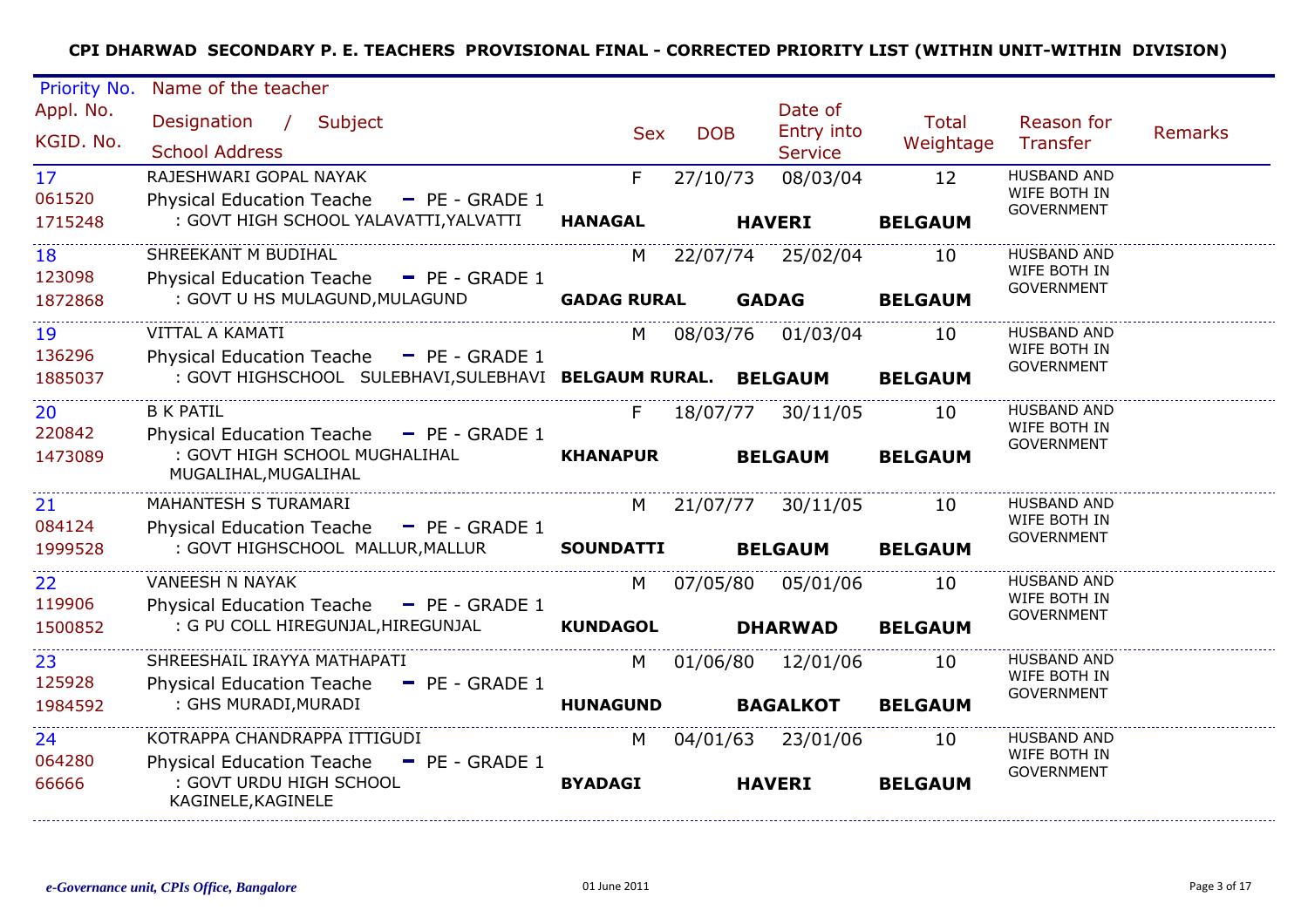| Priority No.            | Name of the teacher                                                                           |                      |            |                                         |                    |                                                         |         |
|-------------------------|-----------------------------------------------------------------------------------------------|----------------------|------------|-----------------------------------------|--------------------|---------------------------------------------------------|---------|
| Appl. No.<br>KGID. No.  | Designation / Subject<br><b>School Address</b>                                                | <b>Sex</b>           | <b>DOB</b> | Date of<br>Entry into<br><b>Service</b> | Total<br>Weightage | Reason for<br><b>Transfer</b>                           | Remarks |
| 25<br>226631<br>1047535 | PUSHPA KRISHNA NAIK<br>Physical Education Teache - PE - GRADE 1<br>: G H S SONARKERI, BHATKAL | F.<br><b>BHATKAL</b> | 15/07/66   | 06/06/03<br>UTTARKANNA BELGAUM          | 9                  | <b>HUSBAND AND</b><br>WIFE BOTH IN<br><b>GOVERNMENT</b> |         |
|                         |                                                                                               |                      |            |                                         |                    |                                                         |         |
| 26<br>050766            | DEEPAK SUBHASH LOKANNAVAR<br>Physical Education Teache $=$ PE - GRADE 1                       | M                    |            | 21/07/75 27/02/04                       |                    | <b>HUSBAND AND</b><br>WIFE BOTH IN                      |         |
| 1888036                 | : JONIOR COLLEGE MUNDGOD, MUNDAGOD<br><b>TOWN</b>                                             | <b>MUNDAGOD</b>      |            | <b>SIRSI</b>                            | <b>BELGAUM</b>     | <b>GOVERNMENT</b>                                       |         |
| 27<br>092868            | IMAMASA LALASA MOKHASHI<br>Physical Education Teache $=$ PE - GRADE 1                         | M                    |            | 08/10/55 05/02/85                       |                    | <b>HUSBAND AND</b><br>WIFE BOTH IN                      |         |
| 743209                  | : GOVT. URDU HIGH SCHOOL<br>BABALESHWAR, BABLESHWAR                                           | <b>BIJAPUR RURAL</b> |            | <b>BIJAPUR</b>                          | <b>BELGAUM</b>     | <b>GOVERNMENT</b>                                       |         |
| 28                      | LINGAYYA KALLAYYA CHOUKIMATH                                                                  | M                    | 03/01/77   | 30/06/08                                | 4                  | <b>HUSBAND AND</b><br>WIFE BOTH IN                      |         |
| 087630<br>2340455       | Physical Education Teache - PE - GRADE 1<br>: GOVT HS MENASAGI, MENASIGI                      | <b>RON</b>           |            | <b>GADAG</b>                            | <b>BELGAUM</b>     | <b>GOVERNMENT</b>                                       |         |
| 29                      | GEETA DEVARAJ HOSAMANI                                                                        | F.                   |            | 10/10/81 01/07/08                       | 4                  | <b>HUSBAND AND</b><br>WIFE BOTH IN                      |         |
| 057430<br>2314032       | Physical Education Teache - PE - GRADE 1<br>: GHS HIREHONNIHALLI, HIREHONNIHALLI              | <b>KALGHATAGI</b>    |            | <b>DHARWAD</b>                          | <b>BELGAUM</b>     | <b>GOVERNMENT</b>                                       |         |
| 30<br>108810            | MAHANINGAPPA SHIVAPPA HUDDAR<br>Physical Education Teache - PE - GRADE 1                      | M l                  | 01/06/80   | 19/08/08                                |                    | <b>HUSBAND AND</b><br>WIFE BOTH IN                      |         |
| 2371192                 | : GOVT HS ADIHUDI, ADIHUDI                                                                    | <b>JAMAKHANDI</b>    |            | <b>BAGALKOT</b>                         | <b>BELGAUM</b>     | <b>GOVERNMENT</b>                                       |         |
| 31<br>064987            | VEERABHADRAPPA GANGAPPA ANGADI<br>Physical Education Teache - PE - GRADE 1                    | M                    | 20/06/73   | 08/01/97                                |                    | <b>HUSBAND AND</b><br>WIFE BOTH IN                      |         |
| 1471926                 | : GOVT HIGHSCHOOL SUTAGATTI, SUTAGATTI BAILHONGAL                                             |                      |            | <b>BELGAUM</b>                          | <b>BELGAUM</b>     | <b>GOVERNMENT</b>                                       |         |
| 32<br>179280            | PARAMANAND BALAPPA GAVARAJI<br>Physical Education Teache - PE - GRADE 1                       | M                    | 10/07/60   | 18/02/87                                | 44                 | <b>HUSBAND OR</b><br>WIFE IN<br><b>GOVERNMENT</b>       |         |
| 1193938                 | : GOVT. HIGH SCHOOL AWARADI, AWARADI                                                          | <b>MUDALGI</b>       |            | <b>CHIKKODI</b>                         | <b>BELGAUM</b>     |                                                         |         |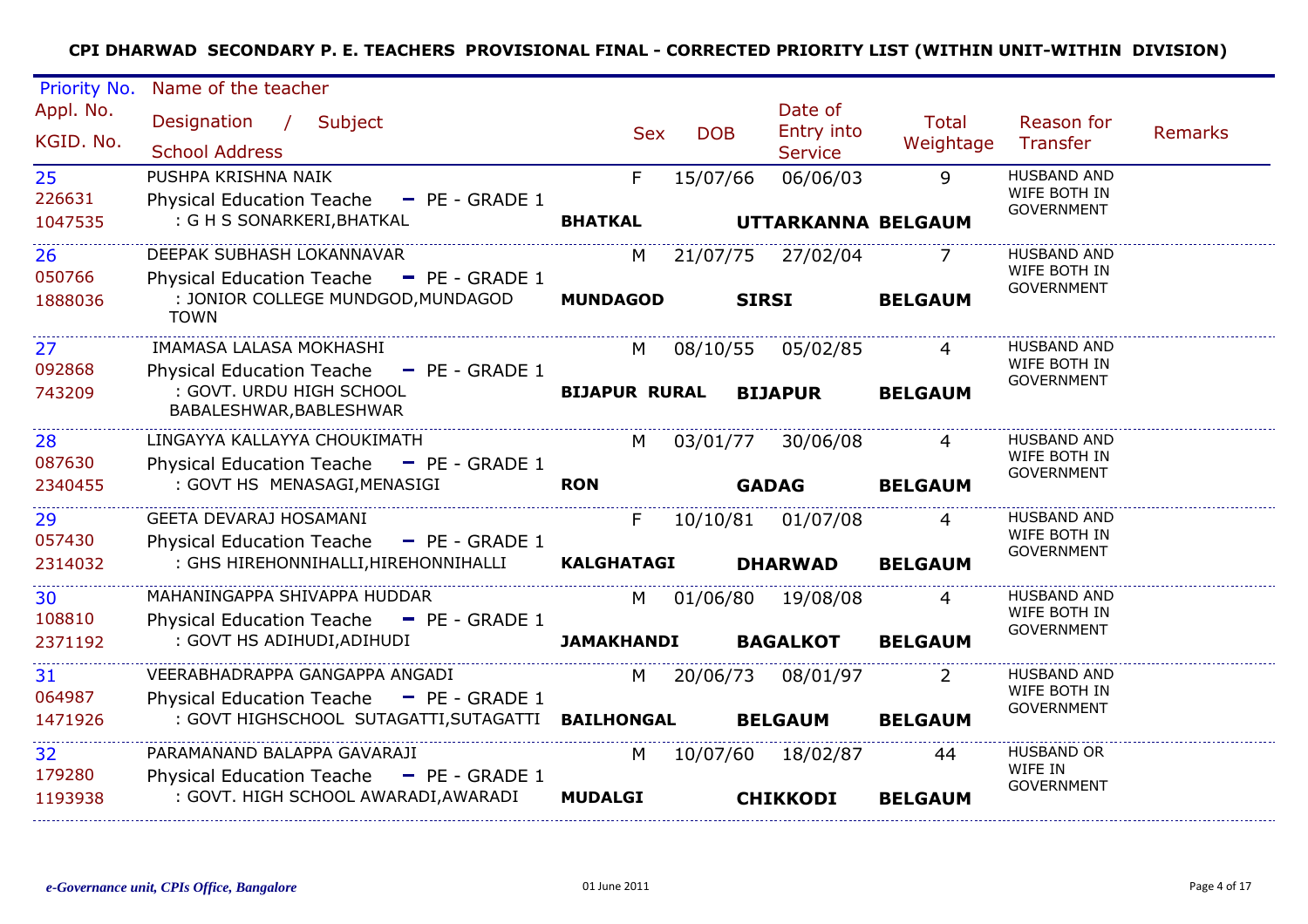| Priority No.               | Name of the teacher                                                  |                        |              |                   |                |                              |         |
|----------------------------|----------------------------------------------------------------------|------------------------|--------------|-------------------|----------------|------------------------------|---------|
| Appl. No.                  | Designation / Subject                                                |                        |              | Date of           | Total          | Reason for                   |         |
| KGID. No.                  |                                                                      | <b>Sex</b>             | <b>DOB</b>   | Entry into        | Weightage      | Transfer                     | Remarks |
|                            | <b>School Address</b>                                                |                        |              | <b>Service</b>    |                |                              |         |
| 33                         | RAMANAGOUDA H DANDANNAVAR                                            | M                      | 01/05/54     | 06/12/78          | 34             | <b>HUSBAND OR</b><br>WIFE IN |         |
| 130314                     | Physical Education Teache - PE- GRADE 2                              |                        |              |                   |                | <b>GOVERNMENT</b>            |         |
| 489484<br>________________ | : GOVT JR.COLLEGE HEBBALLI, HEBBALLI                                 | <b>BADAMI</b>          |              | <b>BAGALKOT</b>   | <b>BELGAUM</b> |                              |         |
| 34                         | SATISH MAHABALESHWAR MESTA                                           | M.                     |              | 23/04/59 02/01/84 | 34             | <b>HUSBAND OR</b>            |         |
| 096062                     | Physical Education Teache - PE - GRADE 1                             |                        |              |                   |                | WIFE IN<br><b>GOVERNMENT</b> |         |
| 667147                     | : G H S HALLIBAIL, HALLIBAIL                                         | <b>SIDDAPUR</b>        | <b>SIRSI</b> |                   | <b>BELGAUM</b> |                              |         |
| 35                         | VEERAPPA DUNDAPPA NAVHI                                              | M                      |              | 15/05/55 07/02/85 | 30             | HUSBAND OR                   |         |
| 155468                     | Physical Education Teache - PE - GRADE 1                             |                        |              |                   |                | WIFE IN<br><b>GOVERNMENT</b> |         |
| 742723                     | : BVN H.S. SUNADHOLI, SUNADHOLI                                      | <b>MUDALGI</b>         |              | <b>CHIKKODI</b>   | <b>BELGAUM</b> |                              |         |
| 36                         | SURESH BASSAPPA HANCHINAL                                            | M l                    |              | 01/06/63 12/03/87 | 30             | <b>HUSBAND OR</b>            |         |
| 239857                     | Physical Education Teache - PE - GRADE 1                             |                        |              |                   |                | WIFE IN                      |         |
| 1071432                    | : GOVT HIGHSCHOOL KADOLI, KADOLI                                     | BELGAUM RURAL. BELGAUM |              |                   | <b>BELGAUM</b> | <b>GOVERNMENT</b>            |         |
| 37                         | SUREKHA L MIRJE                                                      | F                      |              | 18/05/67 06/06/97 | 26             | <b>HUSBAND OR</b>            |         |
| 117146                     | Physical Education Teache - PE - GRADE 1                             |                        |              |                   |                | WIFE IN                      |         |
| 1381468                    | : S.M.DESAI.Res.S.SANKESHWAR,SANKESHWAR HUKKERI CHIKKODI             |                        |              |                   | <b>BELGAUM</b> | <b>GOVERNMENT</b>            |         |
|                            |                                                                      |                        |              |                   |                |                              |         |
| 38                         | <b>BHAGYAMMA S</b>                                                   | F                      |              | 01/06/75 19/08/98 | 22             | HUSBAND OR<br>WIFE IN        |         |
| 102243                     | Physical Education Teache - PE - GRADE 1                             |                        |              |                   |                | <b>GOVERNMENT</b>            |         |
| 1438032                    | : GHS JAMMANAKATTI, JAMMANAKATTI<br>________________________________ | <b>BADAMI</b>          |              | <b>BAGALKOT</b>   | <b>BELGAUM</b> |                              |         |
| 39                         | VENKANAGOUD HANAMANTGOUD PATIL                                       | M                      |              | 01/06/76 18/02/02 | 16             | <b>HUSBAND OR</b>            |         |
| 174262                     | Physical Education Teache - PE - GRADE 1                             |                        |              |                   |                | WIFE IN<br><b>GOVERNMENT</b> |         |
| 1806830                    | : GOVT HIGHSCHOOL YARZARVI, YARZARVI                                 | <b>SOUNDATTI</b>       |              | <b>BELGAUM</b>    | <b>BELGAUM</b> |                              |         |
| 40                         | TANGEWWA BABU PATEKAR                                                | F.                     |              | 01/07/77 28/01/04 | 14             | <b>HUSBAND OR</b>            |         |
| 089611                     | Physical Education Teache - PE - GRADE 1                             |                        |              |                   |                | WIFE IN<br><b>GOVERNMENT</b> |         |
| 1928674                    | : GOVT HS, ISLAMPUR                                                  | <b>HUKKERI</b>         |              | <b>CHIKKODI</b>   | <b>BELGAUM</b> |                              |         |
| 41                         | SOUBHAGYA I SOMAKKALAVAR                                             | F.                     |              | 20/07/78 03/12/05 | 10             | <b>HUSBAND OR</b>            |         |
| 133218                     | Physical Education Teache - PE - GRADE 1                             |                        |              |                   |                | WIFE IN                      |         |
| 1795359                    | : G H S MANMANE, MANMANE                                             | <b>SIDDAPUR</b>        | <b>SIRSI</b> |                   | <b>BELGAUM</b> | <b>GOVERNMENT</b>            |         |
|                            |                                                                      |                        |              |                   |                |                              |         |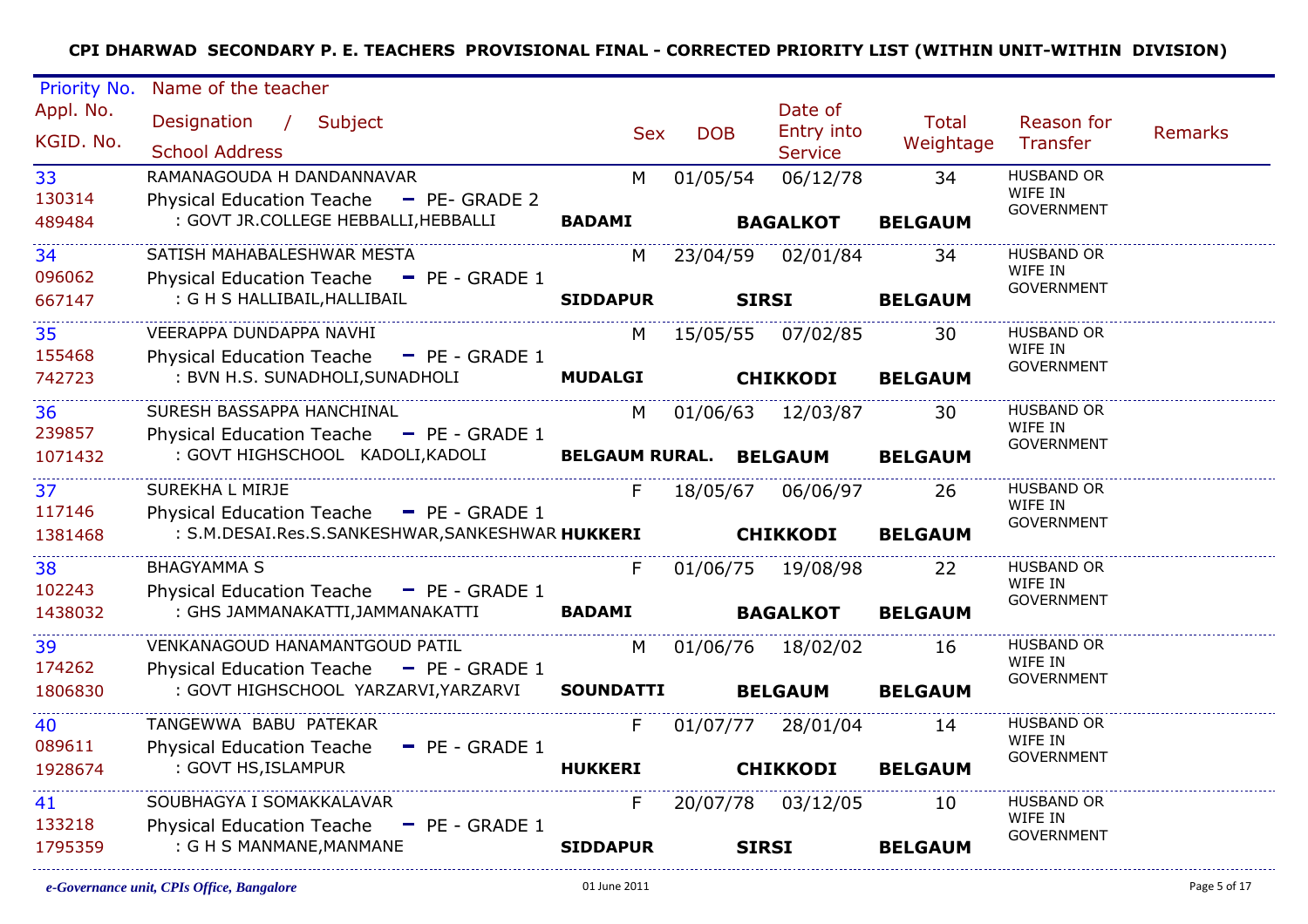| Priority No.           | Name of the teacher                                                         |                  |            |                                         |                    |                                    |                |
|------------------------|-----------------------------------------------------------------------------|------------------|------------|-----------------------------------------|--------------------|------------------------------------|----------------|
| Appl. No.<br>KGID. No. | Designation / Subject<br><b>School Address</b>                              | <b>Sex</b>       | <b>DOB</b> | Date of<br>Entry into<br><b>Service</b> | Total<br>Weightage | Reason for<br>Transfer             | <b>Remarks</b> |
| 42                     | SADASHIV APPASAB HARAGAPURE                                                 | M                | 20/07/81   | 16/09/08                                | $\overline{4}$     | <b>HUSBAND OR</b>                  |                |
| 243277                 | <b>Physical Education Teache</b><br>$P = PE - GRADE 1$                      |                  |            |                                         |                    | WIFE IN<br><b>GOVERNMENT</b>       |                |
| 2278047                | : GOVT.H.S., BARWAD                                                         | <b>NIPPANI</b>   |            | <b>CHIKKODI</b>                         | <b>BELGAUM</b>     |                                    |                |
| 43                     | SHANTABAI RAMANAGOUDA GOUDAR                                                | F.               |            | 25/12/55 12/06/78                       | 59.5               | <b>OTHER CASES</b>                 |                |
| 057964                 | Physical Education Teache - PE - GRADE 1                                    |                  |            |                                         |                    | <b>WOMEN</b>                       |                |
| 530121                 | : GOVT HIGHSCHOOL SALAPUR, SALAPUR                                          | <b>RAMDURG</b>   |            | <b>BELGAUM</b>                          | <b>BELGAUM</b>     |                                    |                |
| 44<br>127663           | ARATI FULASING CHAVAN<br>Physical Education Teache - PE - GRADE 1           | F.               |            | 09/03/73 27/03/97                       | 26                 | <b>OTHER CASES</b><br><b>WOMEN</b> |                |
| 1801912                | : GOVT. URDU HIGH SCHOOL<br>TENNIHALLI, TENEHALLI                           | <b>INDI</b>      |            | <b>BIJAPUR</b>                          | <b>BELGAUM</b>     |                                    |                |
| 45                     | UMADEVI R SIRASAGI                                                          | F.               | 22/07/72   | 24/06/97                                | 26                 | <b>OTHER CASES</b>                 |                |
| 060927                 | Physical Education Teache - PE - GRADE 1                                    |                  |            |                                         |                    | <b>WOMEN</b>                       |                |
| 1828905                | : GOVT HS SHINGATALUR, SHINGATALUR                                          | <b>MUNDARAGI</b> |            | <b>GADAG</b>                            | <b>BELGAUM</b>     |                                    |                |
| 46                     | VIJAYALAXMI V HANJI                                                         | F.               | 01/07/70   | 01/07/97                                | 26                 | <b>OTHER CASES</b><br><b>WOMEN</b> |                |
| 239867                 | <b>Physical Education Teache</b><br>$-$ PE - GRADE 1                        |                  |            |                                         |                    |                                    |                |
| 1211184                | : GHS KIRESUR, KIRESUR                                                      | <b>HUBLI</b>     |            | <b>DHARWAD</b>                          | <b>BELGAUM</b>     |                                    |                |
| 47                     | PANCHAXARI S NANDESH                                                        | F                | 05/06/73   | 05/07/97                                | 26                 | <b>OTHER CASES</b><br><b>WOMEN</b> |                |
| 173731<br>1419961      | Physical Education Teache - PE - GRADE 1<br>: GOVT HS MANTUR, MANTUR        | <b>MUDHOL</b>    |            | <b>BAGALKOT</b>                         | <b>BELGAUM</b>     |                                    |                |
|                        |                                                                             |                  |            |                                         |                    |                                    |                |
| 48<br>124841           | RIYANASULTANA HASANSAB KANDAGAL<br>Physical Education Teache - PE - GRADE 1 | F.               | 22/07/72   | 10/06/97                                | 23                 | <b>OTHER CASES</b><br><b>WOMEN</b> |                |
| 1419062                | : GOVT JR.COLLEGE                                                           | <b>BAGALKOT</b>  |            | <b>BAGALKOT</b>                         | <b>BELGAUM</b>     |                                    |                |
|                        | (HS) MUGALLALI, MUGALALLI                                                   |                  |            |                                         |                    |                                    |                |
| 49                     | RENUKA HANAMANTAPPA KORADDI                                                 | F                | 22/07/78   | 29/11/05                                | 10                 | <b>OTHER CASES</b>                 |                |
| 115435                 | Physical Education Teache - PE - GRADE 1                                    |                  |            |                                         |                    | <b>WOMEN</b>                       |                |
| 1984435                | : GHS VAJJARMATTI, VAJJARMATTI                                              | <b>MUDHOL</b>    |            | <b>BAGALKOT</b>                         | <b>BELGAUM</b>     |                                    |                |
| 50                     | SULOCHANA RAGHAPPA NAIK                                                     | F.               |            | 22/07/80 24/02/06                       | 7.5                | OTHER CASES                        |                |
| 107005                 | <b>Physical Education Teache</b><br>$-$ PE - GRADE 1                        |                  |            |                                         |                    | <b>WOMEN</b>                       |                |
| 2000691                | : GHS JALALPUR, JALALPUR                                                    | <b>RAIBAG</b>    |            | <b>CHIKKODI</b>                         | <b>BELGAUM</b>     |                                    |                |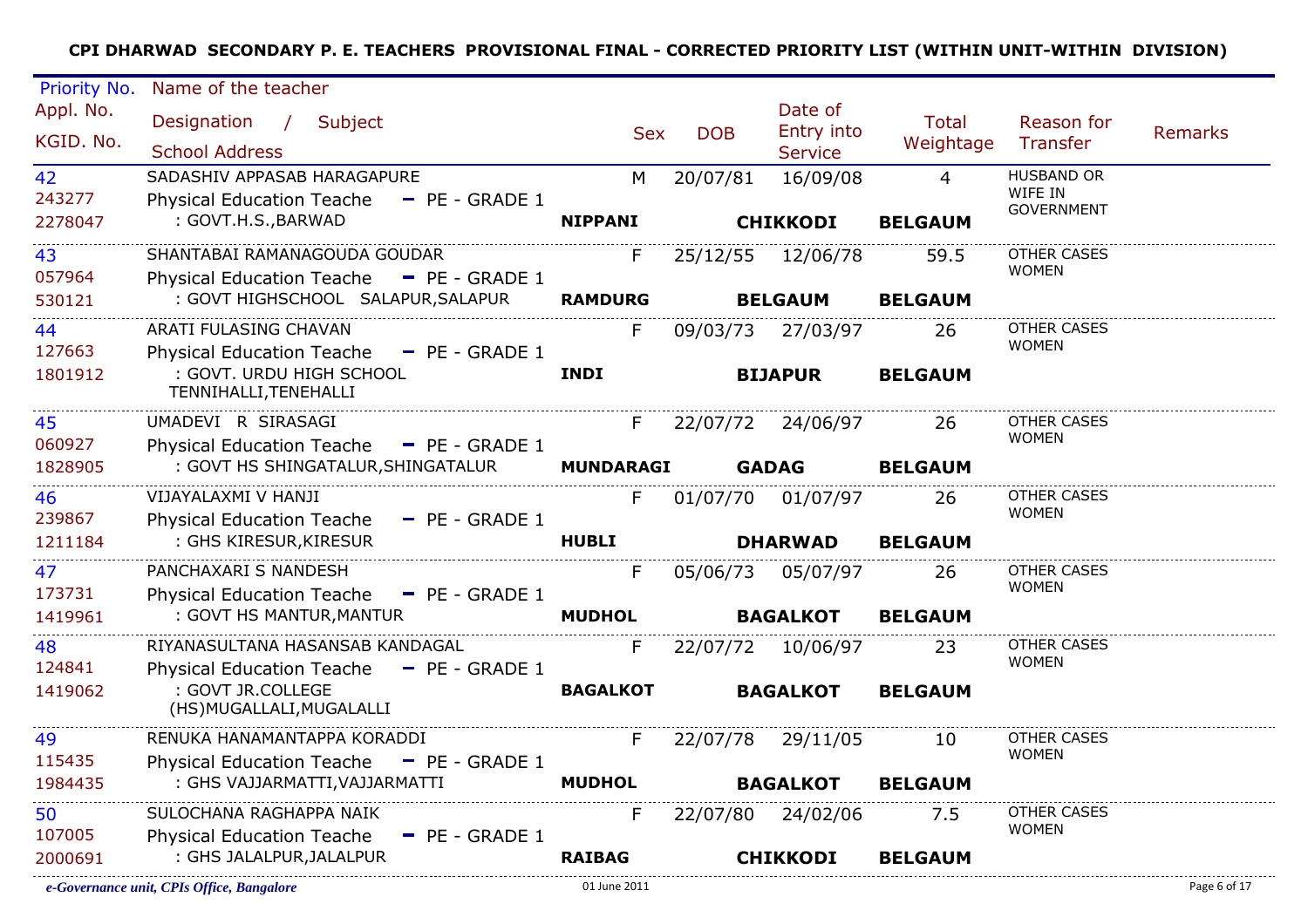| Priority No.           | Name of the teacher                                                                         |                      |            |                                         |                           |                        |                |
|------------------------|---------------------------------------------------------------------------------------------|----------------------|------------|-----------------------------------------|---------------------------|------------------------|----------------|
| Appl. No.<br>KGID. No. | Designation / Subject<br><b>School Address</b>                                              | <b>Sex</b>           | <b>DOB</b> | Date of<br>Entry into<br><b>Service</b> | <b>Total</b><br>Weightage | Reason for<br>Transfer | <b>Remarks</b> |
| 51<br>061481           | SHANKREPPA CHANDRAM KATAI<br>Physical Education Teache - PE - GRADE 1                       | M                    | 01/06/58   | 09/08/79                                | 22                        | OFFICE BEARER          |                |
| 550906                 | : GOVT. HIGH SCHOOL JAINAPUR, JAINAPUR                                                      | <b>BIJAPUR RURAL</b> |            | <b>BIJAPUR</b>                          | <b>BELGAUM</b>            |                        |                |
| 52<br>083302           | MAHARUDRAPPA BASAPPA MUKHARI<br>Physical Education Teache - PE - GRADE 1                    | M                    | 01/03/68   | 08/01/97                                | 22                        | <b>OFFICE BEARER</b>   |                |
| 1759223                | : GOVT HIGHSCHOOL SALAHALLI<br>KADAMPUR, KADAMPUR                                           | <b>RAMDURG</b>       |            | <b>BELGAUM</b>                          | <b>BELGAUM</b>            |                        |                |
| 53                     | MANJAPPA P                                                                                  | M.                   |            | 12/03/54 30/10/76                       | 66                        | OTHER CASES MEN        |                |
| 096085<br>448068       | Physical Education Teache - PE- GRADE 2<br>: GPUC IDAGUNJI, MELIN-IDGUNJI                   | <b>HONNAVAR</b>      |            | UTTARKANNA BELGAUM                      |                           |                        |                |
| 54                     | LAXMAPPA NINGAPPA MAHARADDI                                                                 | M                    | 22/12/60   | 16/08/84                                | 50                        | OTHER CASES MEN        |                |
| 005174<br>1109754      | Physical Education Teache - PE - GRADE 1<br>: GOVT.H.S.MAVANUR, MAVANUR                     | <b>HUKKERI</b>       |            | <b>CHIKKODI</b>                         | <b>BELGAUM</b>            |                        |                |
| 55<br>059816           | RAWATHARAY G KENGANAL<br>Physical Education Teache - PE - GRADE 1                           | M                    | 21/05/59   | 12/01/85                                | 48                        | OTHER CASES MEN        |                |
| 1020277                | : GOVT URDU HIGH SCHOOL<br>D.HIPPARAGI, DEVARHIPPARGI.                                      | <b>SINDAGI</b>       |            | <b>BIJAPUR</b>                          | <b>BELGAUM</b>            |                        |                |
| 56<br>236138           | JANAI CHANDRASHEKHAR NANDAPPA                                                               | M                    | 01/06/59   | 18/12/85                                | 47                        | OTHER CASES MEN        |                |
| 1148449                | <b>Physical Education Teache</b><br>$-$ PE - GRADE 1<br>: GOVT HIGH SCHOOL ARAKERI, ARAKERI | <b>BIJAPUR RURAL</b> |            | <b>BIJAPUR</b>                          | <b>BELGAUM</b>            |                        |                |
| 57                     | SHIVRAY NINGAPPA SAVADI                                                                     | M                    | 08/07/59   | 23/09/86                                | 46                        | OTHER CASES MEN        |                |
| 198229<br>1130602      | Physical Education Teache - PE - GRADE 1<br>: GOVT HS KULAHALLI, KULAHALLI                  | <b>JAMAKHANDI</b>    |            | <b>BAGALKOT</b>                         | <b>BELGAUM</b>            |                        |                |
| 58                     | BASAPPA SIDRAMAPPA KAMBAGI                                                                  |                      |            |                                         |                           | OTHER CASES MEN        |                |
| 163456                 | Physical Education Teache - PE - GRADE 1                                                    | M                    | 01/05/59   | 09/02/87                                | 46                        |                        |                |
| 2043893                | : GOVT PU COLLEGE JALAWAD, JALAWAD                                                          | <b>SINDAGI</b>       |            | <b>BIJAPUR</b>                          | <b>BELGAUM</b>            |                        |                |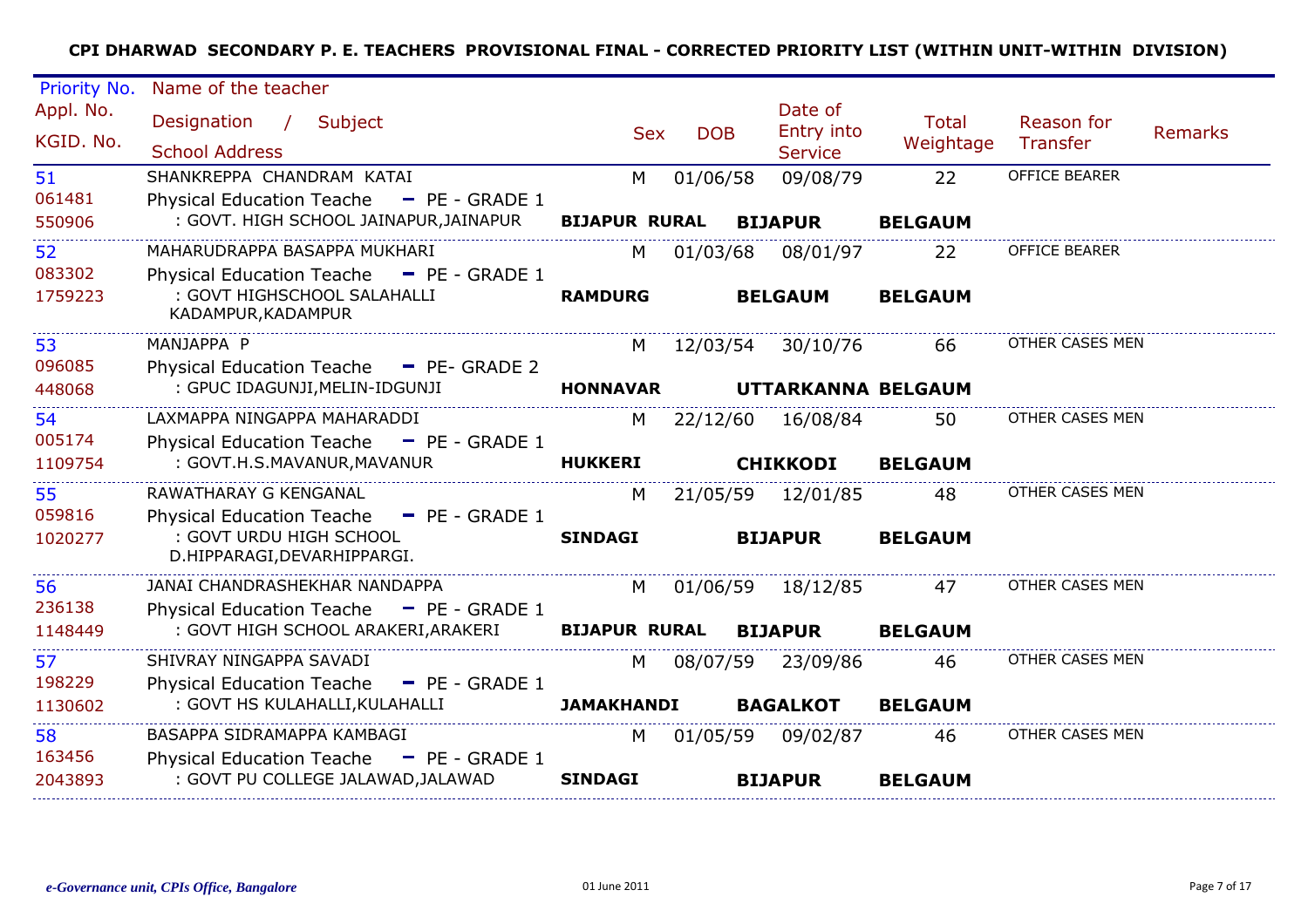| Priority No.                   | Name of the teacher                                                                                 |                                   |            |                                         |                           |                        |                |
|--------------------------------|-----------------------------------------------------------------------------------------------------|-----------------------------------|------------|-----------------------------------------|---------------------------|------------------------|----------------|
| Appl. No.<br>KGID. No.         | Designation / Subject<br><b>School Address</b>                                                      | <b>Sex</b>                        | <b>DOB</b> | Date of<br>Entry into<br><b>Service</b> | <b>Total</b><br>Weightage | Reason for<br>Transfer | <b>Remarks</b> |
| 59                             | MAHANTAGOUDA SHARANAPPA BIRADAR                                                                     | M                                 | 10/06/61   | 06/09/85                                | 45                        | OTHER CASES MEN        |                |
| 122189<br>1148728              | Physical Education Teache - PE - GRADE 1<br>: GOVT HIGH SCHOOL KAMADAL, NIDAGUNDI                   | <b>BASAVAN</b><br><b>BAGEWADI</b> |            | <b>BIJAPUR</b>                          | <b>BELGAUM</b>            |                        |                |
| 60                             | VASANTGOUD GADIGEPPA GOUDAR                                                                         | M l                               |            | 22/07/60 24/09/86                       | 44                        | OTHER CASES MEN        |                |
| 240368<br>1150070              | Physical Education Teache - PE - GRADE 1<br>: GHS SRI.M.B.V.S HIRESHINGANGUTTI,HIRE<br>SINGANAGUTTI | <b>HUNAGUND</b>                   |            | <b>BAGALKOT</b>                         | <b>BELGAUM</b>            |                        |                |
| 61                             | GOVINDAPPA GUNDAPPA PANCHAL                                                                         | M                                 |            | 15/06/61 05/09/86                       | 43                        | OTHER CASES MEN        |                |
| 027358                         | Physical Education Teache - PE - GRADE 1                                                            |                                   |            |                                         |                           |                        |                |
| 1141868                        | : GOVT HIGH SCHOOL B B INGALAGI, B B<br>INGALGI                                                     | <b>SINDAGI</b>                    |            | <b>BIJAPUR</b>                          | <b>BELGAUM</b>            |                        |                |
| 62                             | RAMACHANDRA ROOPSING RATHOD                                                                         | M <sub>N</sub>                    |            | 01/06/66 31/10/88                       | 42                        | OTHER CASES MEN        |                |
| 110649                         | Physical Education Teache - PE - GRADE 1                                                            |                                   |            |                                         |                           |                        |                |
| 1047504                        | : GOVT URDU HS JALAWAD, JALAWAD                                                                     | <b>SINDAGI</b>                    |            | <b>BIJAPUR</b>                          | <b>BELGAUM</b>            |                        |                |
| 63                             | PARASAPPA TIMMAPPA MAHARAJNAVAR                                                                     | M                                 |            | 01/06/59 20/07/85                       | 37                        | OTHER CASES MEN        |                |
| 129828                         | Physical Education Teache - PE - GRADE 1                                                            |                                   |            |                                         |                           |                        |                |
| 1197528                        | : G.H.S. GUNDOLLI, GUNDOLLI                                                                         | <b>HALIYAL</b>                    |            | <b>SIRSI</b>                            | <b>BELGAUM</b>            |                        |                |
| 64                             | NAGARAJ VEERAPPA BEEDI                                                                              | M                                 |            | 22/07/65 22/02/94                       | 34                        | OTHER CASES MEN        |                |
| 025290                         | Physical Education Teache - PE - GRADE 1                                                            |                                   |            |                                         |                           |                        |                |
| 1204577<br>_____________       | : GOVT COMP JUNIOR COLLEGE<br>SORATUR, SORATUR                                                      | <b>GADAG RURAL</b>                |            | <b>GADAG</b>                            | <b>BELGAUM</b>            |                        |                |
| 65                             | ASHOK LAXMANRAO KUNTHE                                                                              |                                   |            | M 22/04/55 01/02/85                     | 32                        | OTHER CASES MEN        |                |
| 225590                         | <b>Physical Education Teache</b><br>$-$ PE- GRADE 2                                                 |                                   |            |                                         |                           |                        |                |
| 697911                         | : GOVT HIGH SCH JALLAPUR, JALLAPUR                                                                  | <b>SAVANUR</b>                    |            | <b>HAVERI</b>                           | <b>BELGAUM</b>            |                        |                |
| 66                             | NINGAPPA RAMAPPA DANDI                                                                              | M                                 |            | 07/07/62 14/02/94                       | 32                        | OTHER CASES MEN        |                |
| 123597                         | Physical Education Teache - PE - GRADE 1                                                            |                                   |            |                                         |                           |                        |                |
| 1758414<br>------------------- | : GHS DEVARADDERHATTI,DEVARADDERHATTI ATHANI                                                        |                                   |            | <b>CHIKKODI</b>                         | <b>BELGAUM</b>            |                        |                |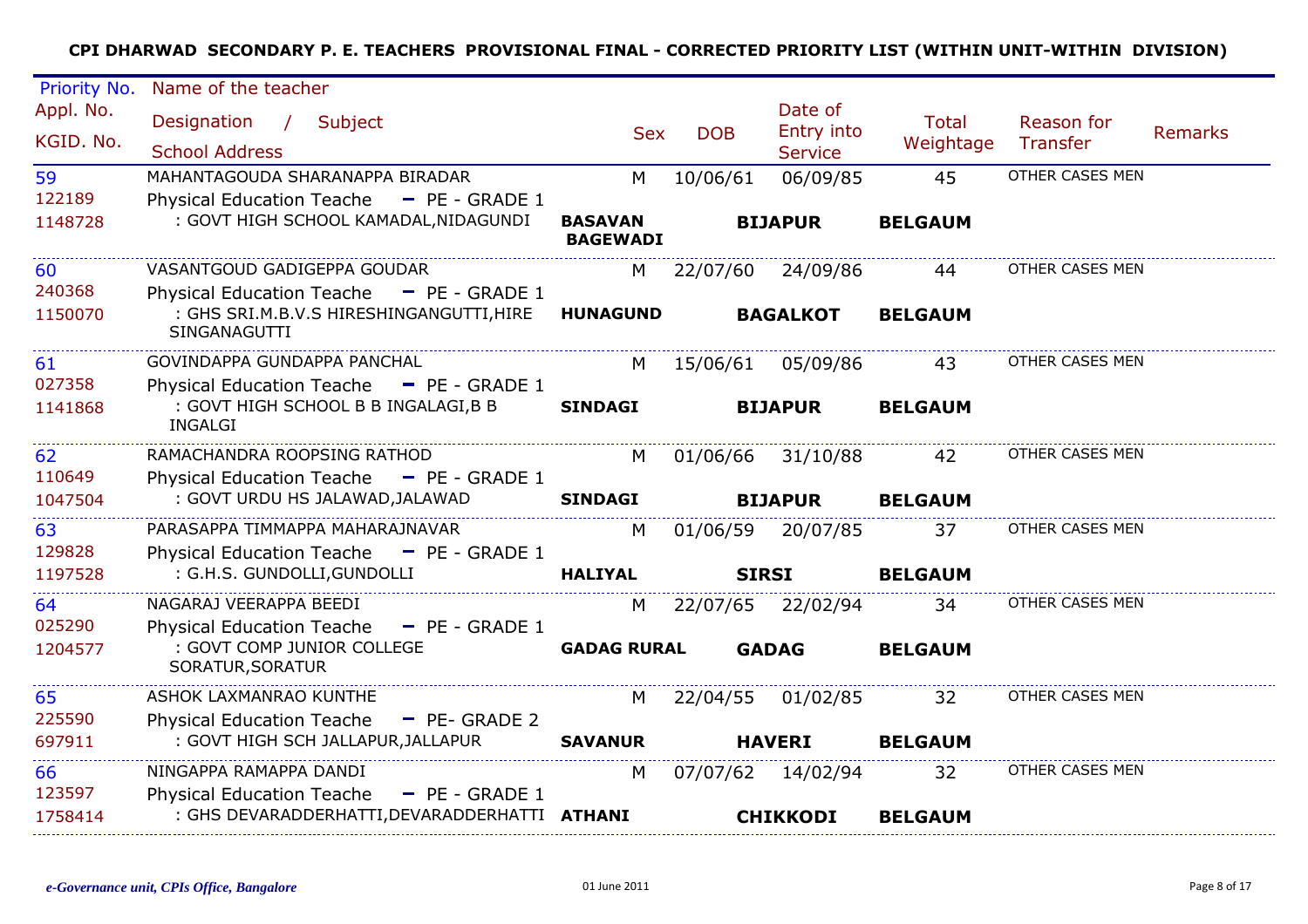| Priority No.      | Name of the teacher                                                                     |                   |            |                       |                |                 |         |
|-------------------|-----------------------------------------------------------------------------------------|-------------------|------------|-----------------------|----------------|-----------------|---------|
| Appl. No.         | Designation / Subject                                                                   | <b>Sex</b>        | <b>DOB</b> | Date of<br>Entry into | <b>Total</b>   | Reason for      | Remarks |
| KGID. No.         | <b>School Address</b>                                                                   |                   |            | <b>Service</b>        | Weightage      | <b>Transfer</b> |         |
| 67                | SHREESHAIL MALLAPPA KURANI                                                              | M                 | 12/10/67   | 28/07/94              | 32             | OTHER CASES MEN |         |
| 122723<br>1205476 | <b>Physical Education Teache</b><br>$-$ PE - GRADE 1<br>: NGP GOVT HS MADHALLI, MADALLI | <b>SHIRHATTI</b>  |            | <b>GADAG</b>          | <b>BELGAUM</b> |                 |         |
| 68                | SUBHAS DHARU CHAVAN                                                                     | M                 | 02/06/66   | 02/08/94              | 32             | OTHER CASES MEN |         |
| 156759            | Physical Education Teache $=$ PE - GRADE 1                                              |                   |            |                       |                |                 |         |
| 1893523           | : GOVT HIGHSCHOOL<br>SANGRESHAKOPPA, SANGRESHAKOPPA                                     | <b>SOUNDATTI</b>  |            | <b>BELGAUM</b>        | <b>BELGAUM</b> |                 |         |
| 69                | SADASHIV HUCHCHAPPA YALAWARMATH                                                         | M                 | 01/06/59   | 08/09/94              | 32             | OTHER CASES MEN |         |
| 091770            | Physical Education Teache - PE - GRADE 1                                                |                   |            |                       |                |                 |         |
| 1333427           | : GHS SIDDAPUR (SRI.N.S.DIG.<br>NAGARAL), SIDDAPUR                                      | <b>BILAGI</b>     |            | <b>BAGALKOT</b>       | <b>BELGAUM</b> |                 |         |
| 70                | SHIVAPPA MALLESHAPPA SURAGOND                                                           | M                 |            | 08/06/59 22/07/94     | 30             | OTHER CASES MEN |         |
| 018334            | Physical Education Teache - PE - GRADE 1<br>: GOVT HIGH SCHOOL                          | <b>BYADAGI</b>    |            | <b>HAVERI</b>         |                |                 |         |
| 1304143           | HEDIGONDA, HEDIGGONDA                                                                   |                   |            |                       | <b>BELGAUM</b> |                 |         |
| 71                | RAMESH ROOPSING CHAVAN                                                                  | M                 |            | 01/06/62 29/07/94     | 30             | OTHER CASES MEN |         |
| 131315<br>1356809 | Physical Education Teache - PE - GRADE 1<br>: GHS SITIMANI R.S(RAMPUR), SITIMANI        |                   |            |                       |                |                 |         |
|                   |                                                                                         | <b>BAGALKOT</b>   |            | <b>BAGALKOT</b>       | <b>BELGAUM</b> |                 |         |
| 72<br>087530      | MALLIKARJUN DUNDAPPA BAGALI<br>Physical Education Teache - PE - GRADE 1                 | M                 |            | 01/06/58 07/12/78     | 28             | OTHER CASES MEN |         |
| 482856            | : GOVT PU COLLEGE KUDAGI, KUDAGI                                                        | <b>BASAVAN</b>    |            | <b>BIJAPUR</b>        | <b>BELGAUM</b> |                 |         |
|                   |                                                                                         | <b>BAGEWADI</b>   |            |                       |                |                 |         |
| 73                | JAGADEESH K HIREMATH                                                                    | M                 | 20/06/62   | 01/06/96              | 28             | OTHER CASES MEN |         |
| 059072            | <b>Physical Education Teache</b><br>$-$ PE- GRADE 2                                     |                   |            |                       |                |                 |         |
| 25010010          | : GHS SURASHETTIKOPPA, SURASHETTIKOPPA                                                  | <b>KALGHATAGI</b> |            | <b>DHARWAD</b>        | <b>BELGAUM</b> |                 |         |
| 74<br>066820      | MRITHUNJAYA KALASAPPA SINGAPUR                                                          | M                 | 15/03/63   | 03/04/97              | 28             | OTHER CASES MEN |         |
| 1441710           | Physical Education Teache - PE - GRADE 1<br>: GOVT HIGH SCHOOL KADUR, KADUR             | <b>HIREKERUR</b>  |            | <b>HAVERI</b>         | <b>BELGAUM</b> |                 |         |
|                   |                                                                                         |                   |            |                       |                |                 |         |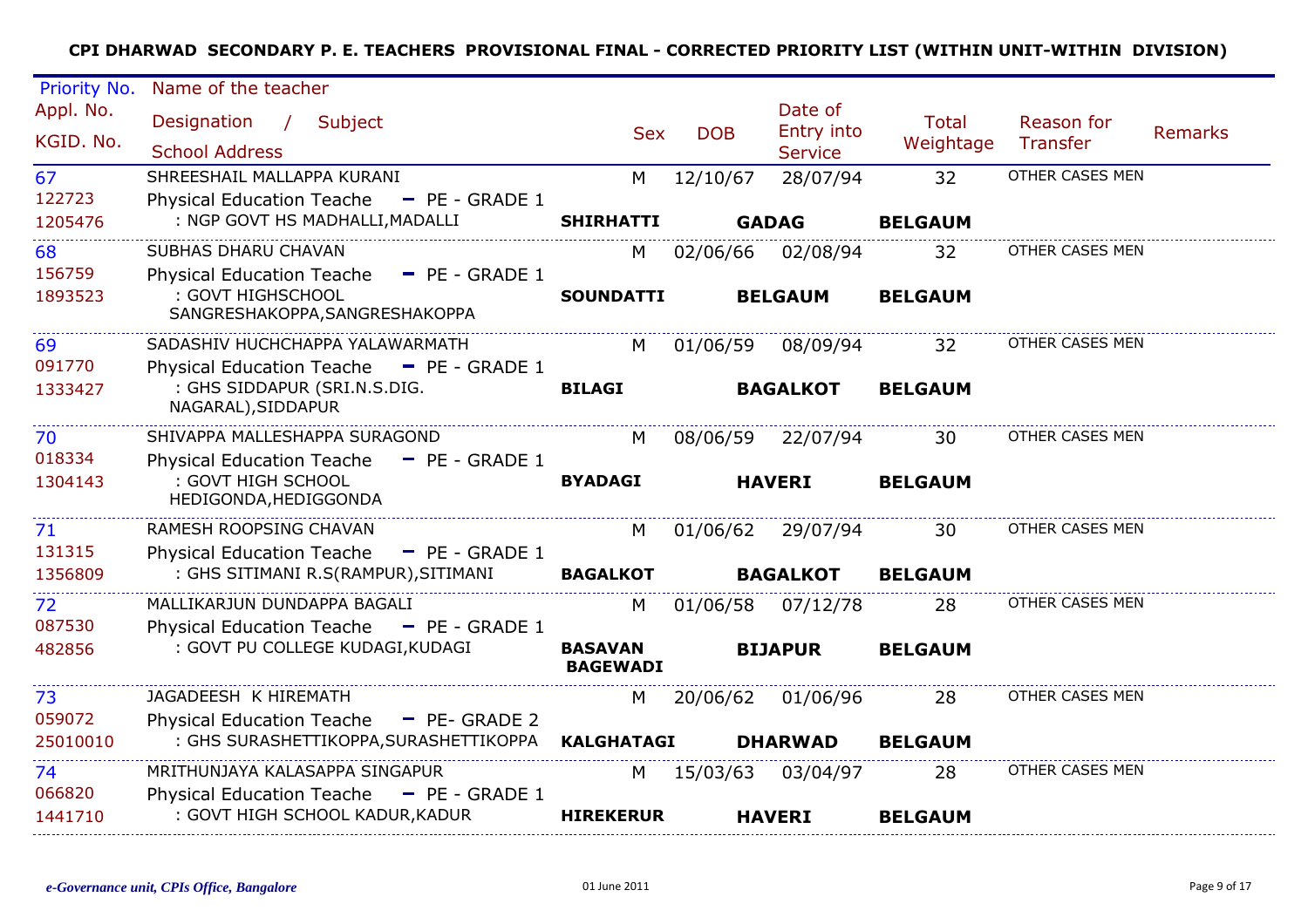| Priority No.           | Name of the teacher                                                                                |                  |            |                                         |                           |                        |                |
|------------------------|----------------------------------------------------------------------------------------------------|------------------|------------|-----------------------------------------|---------------------------|------------------------|----------------|
| Appl. No.<br>KGID. No. | Designation / Subject<br><b>School Address</b>                                                     | <b>Sex</b>       | <b>DOB</b> | Date of<br>Entry into<br><b>Service</b> | <b>Total</b><br>Weightage | Reason for<br>Transfer | <b>Remarks</b> |
| 75<br>017432           | SHIVAPPA BALAPPA HALIGOUDAR<br><b>Physical Education Teache</b><br>$P = P = GRADE1$                | M                | 01/05/70   | 06/06/97                                | 26                        | OTHER CASES MEN        |                |
| 1381395                | : GHS PU COLLEGE NAGNUR, NAGNUR                                                                    | <b>MUDALGI</b>   |            | <b>CHIKKODI</b>                         | <b>BELGAUM</b>            |                        |                |
| 76<br>083792           | BASAPPA HANAMAPPA HALAGERI<br><b>Physical Education Teache</b><br>$-$ PE - GRADE 1                 | M                | 15/07/71   | 06/06/97                                | 26                        | OTHER CASES MEN        |                |
| 1481757                | : GHS ANAWAL, ANAWAL                                                                               | <b>BADAMI</b>    |            | <b>BAGALKOT</b>                         | <b>BELGAUM</b>            |                        |                |
| 77<br>061629           | LOKANNA RACHAPPA KANAKAPPANAVAR<br><b>Physical Education Teache</b><br>$-$ PE - GRADE 1            | M                | 01/07/72   | 09/06/97                                | 26                        | OTHER CASES MEN        |                |
| 1361176                | : GOVT HIGH SCHOOL SHIRGAMBI, SHIRAGAMBI HIREKERUR                                                 |                  |            | <b>HAVERI</b>                           | <b>BELGAUM</b>            |                        |                |
| 78<br>130744           | PANDAPPA FAKIRAPPA NARGUND<br><b>Physical Education Teache</b><br>$P = P = GRADE1$                 | M                | 02/06/67   | 10/06/97                                | 26                        | OTHER CASES MEN        |                |
| 1361467                | : SRI MURARJI DESAI HS NEGLUR, NEGLUR                                                              | <b>HAVERI</b>    |            | <b>HAVERI</b>                           | <b>BELGAUM</b>            |                        |                |
| 79                     | MALLAPPA JAMPANNANAVAR                                                                             | M                |            | 04/01/64 09/12/97                       | 26                        | OTHER CASES MEN        |                |
| 028467<br>1429262      | $-$ PE - GRADE 1<br><b>Physical Education Teache</b><br>: GOVT HIGH SCHOOL<br>MARANBEED, MARANBEED | <b>HANAGAL</b>   |            | <b>HAVERI</b>                           | <b>BELGAUM</b>            |                        |                |
| 80<br>065352           | TAYAPPA NAGAPPA HULAGINAL<br><b>Physical Education Teache</b><br>$-$ PE - GRADE 1                  | M                | 01/06/57   | 04/02/85                                | 24                        | OTHER CASES MEN        |                |
| 700592                 | : GOVT JR.COLL.SULEBHAVI, SULEBHAVI                                                                | <b>HUNAGUND</b>  |            | <b>BAGALKOT</b>                         | <b>BELGAUM</b>            |                        |                |
| 81<br>014634           | BASANAGOUDA VEERANAGOUDA GOUDAR<br><b>Physical Education Teache</b><br>$P = P = GRADE1$            | M                | 18/07/65   | 29/06/85                                | 24                        | OTHER CASES MEN        |                |
| 698608                 | : GOVT HS HADLI, HADALI                                                                            | <b>NARAGUND</b>  |            | <b>GADAG</b>                            | <b>BELGAUM</b>            |                        |                |
| 82                     | <b>KUMAR R NAIKER</b>                                                                              | M                |            | 01/06/68 29/07/97                       | 24                        | OTHER CASES MEN        |                |
| 234016<br>1361119      | Physical Education Teache - PE - GRADE 1<br>: GOVT HIGH SCHOOL NULGERI, NULAGERI                   | <b>HIREKERUR</b> |            | <b>HAVERI</b>                           | <b>BELGAUM</b>            |                        |                |
| 83<br>176841           | SHIVSHANKARAGOUDA PAIL<br><b>Physical Education Teache</b><br>$-$ PE - GRADE 1                     | M                |            | 01/09/65 24/10/97                       | 24                        | OTHER CASES MEN        |                |
| 1400780                | : V.M.GHS TEGGI (GOVT), TEGGI                                                                      | <b>BILAGI</b>    |            | <b>BAGALKOT</b>                         | <b>BELGAUM</b>            |                        |                |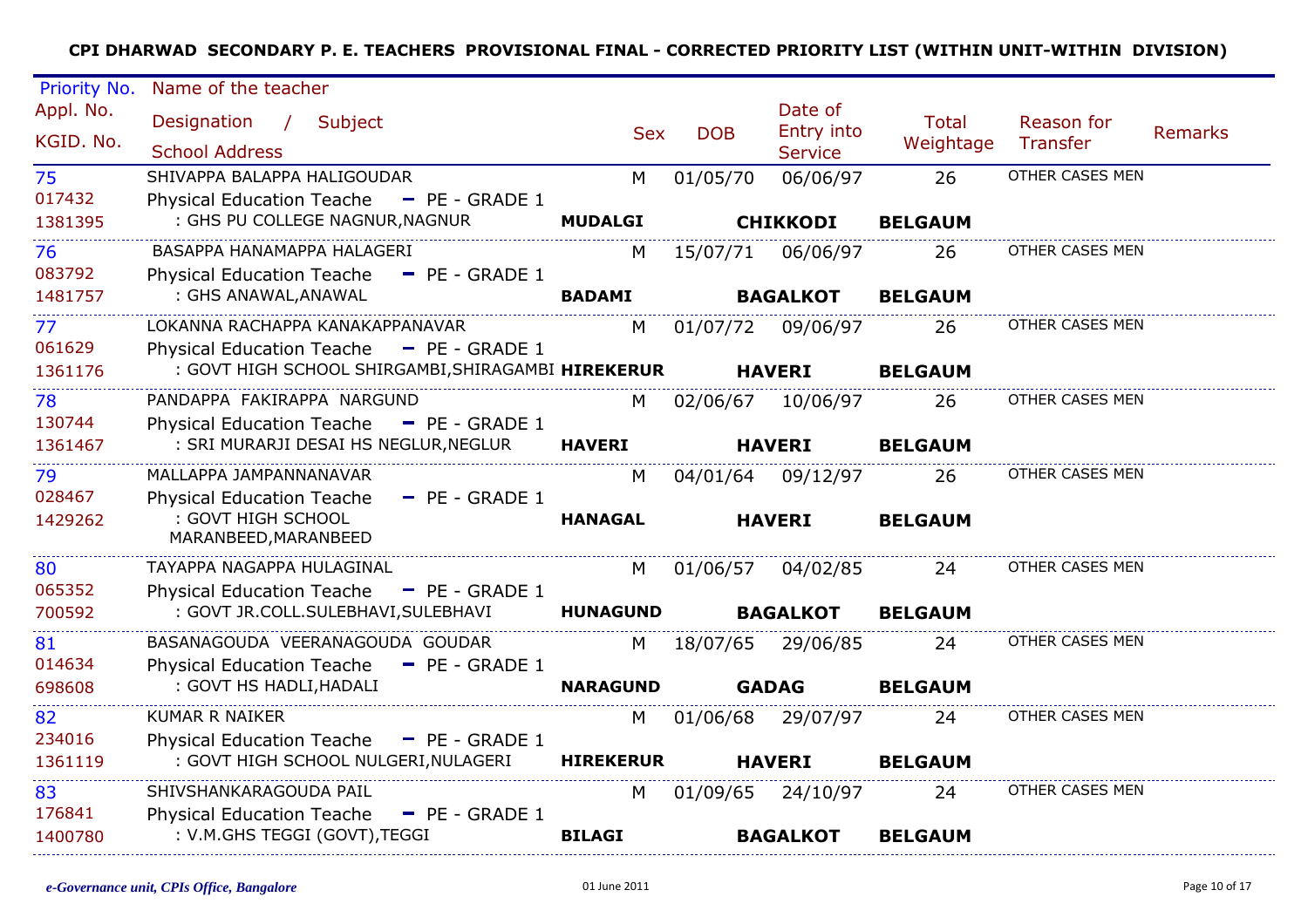| Priority No.           | Name of the teacher                                                                           |                   |            |                                         |                           |                        |                |
|------------------------|-----------------------------------------------------------------------------------------------|-------------------|------------|-----------------------------------------|---------------------------|------------------------|----------------|
| Appl. No.<br>KGID. No. | Designation<br>$\frac{1}{2}$<br>Subject<br><b>School Address</b>                              | <b>Sex</b>        | <b>DOB</b> | Date of<br>Entry into<br><b>Service</b> | <b>Total</b><br>Weightage | Reason for<br>Transfer | <b>Remarks</b> |
| 84                     | AKABARASAHEB HUSENASAHEB NADAF                                                                | M                 | 29/08/68   | 05/09/98                                | 24                        | OTHER CASES MEN        |                |
| 071972                 | Physical Education Teache - PE - GRADE 1                                                      |                   |            |                                         |                           |                        |                |
| 1773513                | : GHS BEVINAMATTI, BEVINAMATTI                                                                | <b>HUNAGUND</b>   |            | <b>BAGALKOT</b>                         | <b>BELGAUM</b>            |                        |                |
| 85                     | <b>KALLAPPA S KAMBALE</b>                                                                     | M                 | 01/06/69   | 05/09/98                                | 24                        | OTHER CASES MEN        |                |
| 082951                 | Physical Education Teache - PE - GRADE 1                                                      |                   |            |                                         |                           |                        |                |
| 1643500                | : GOVT HIGHSCHOOL<br>HIREBUDNUR, HIREBUDNUR                                                   | <b>SOUNDATTI</b>  |            | <b>BELGAUM</b>                          | <b>BELGAUM</b>            |                        |                |
| 86                     | RAVIKUMAR MANTAPPA NILUGAL                                                                    | M                 | 11/02/70   | 07/09/98                                | 24                        | OTHER CASES MEN        |                |
| 092289                 | Physical Education Teache - PE - GRADE 1                                                      |                   |            |                                         |                           |                        |                |
| 1877238                | : GHS SRI.J.D.RADDER.MUSTAGERI, MUSTIGERI BADAMI                                              |                   |            | <b>BAGALKOT</b>                         | <b>BELGAUM</b>            |                        |                |
| 87                     | ANNASAHEB BHUPAL KAMBLE                                                                       | M                 | 01/06/70   | 07/09/98                                | 24                        | OTHER CASES MEN        |                |
| 131486                 | Physical Education Teache - PE - GRADE 1                                                      |                   |            |                                         |                           |                        |                |
| 1757669                | : GOVT. H.S., N.INGALGAON                                                                     | <b>ATHANI</b>     |            | <b>CHIKKODI</b>                         | <b>BELGAUM</b>            |                        |                |
| 88                     | ARAVIND GANAPATI NAYAK                                                                        | M                 | 26/09/72   | 10/09/98                                | 24                        | OTHER CASES MEN        |                |
| 130844                 | <b>Physical Education Teache</b><br>$-$ PE - GRADE 1                                          |                   |            |                                         |                           |                        |                |
| 1468179                | : JONIOR COLLEGE MALAGI, MALGI                                                                | <b>MUNDAGOD</b>   |            | <b>SIRSI</b>                            | <b>BELGAUM</b>            |                        |                |
| 89                     | AKBAR BABASAHEB SHEDABAL                                                                      | M                 | 10/08/71   | 06/07/99                                | 22                        | OTHER CASES MEN        |                |
| 131743                 | <b>Physical Education Teache</b><br>$-$ PE - GRADE 1                                          |                   |            |                                         |                           |                        |                |
| 1876183                | : GHS KOLUR P.K, KOLUR                                                                        | <b>BILAGI</b>     |            | <b>BAGALKOT</b>                         | <b>BELGAUM</b>            |                        |                |
| 90                     | MAHAVEER PUNDALIK JIRAGYAL                                                                    | M                 | 22/07/69   | 02/07/97                                | 20.5                      | OTHER CASES MEN        |                |
| 150718                 | <b>Physical Education Teache</b><br>$P = P = GRADE1$                                          |                   |            |                                         |                           |                        |                |
| 1876327                | : GOVT PB PU JR.COLL. HUNNUR, HUNNUR                                                          | <b>JAMAKHANDI</b> |            | <b>BAGALKOT</b>                         | <b>BELGAUM</b>            |                        |                |
| 91                     | PRAKASH GURULINGAPPA KALYANASHETTI                                                            | M                 | 22/08/58   | 25/10/79                                | 17                        | OTHER CASES MEN        |                |
| 225259<br>480068       | Physical Education Teache - PE - GRADE 1<br>: JONIOR COLLEGE MUNDGOD, MUNDAGOD<br><b>TOWN</b> | <b>MUNDAGOD</b>   |            | <b>SIRSI</b>                            | <b>BELGAUM</b>            |                        |                |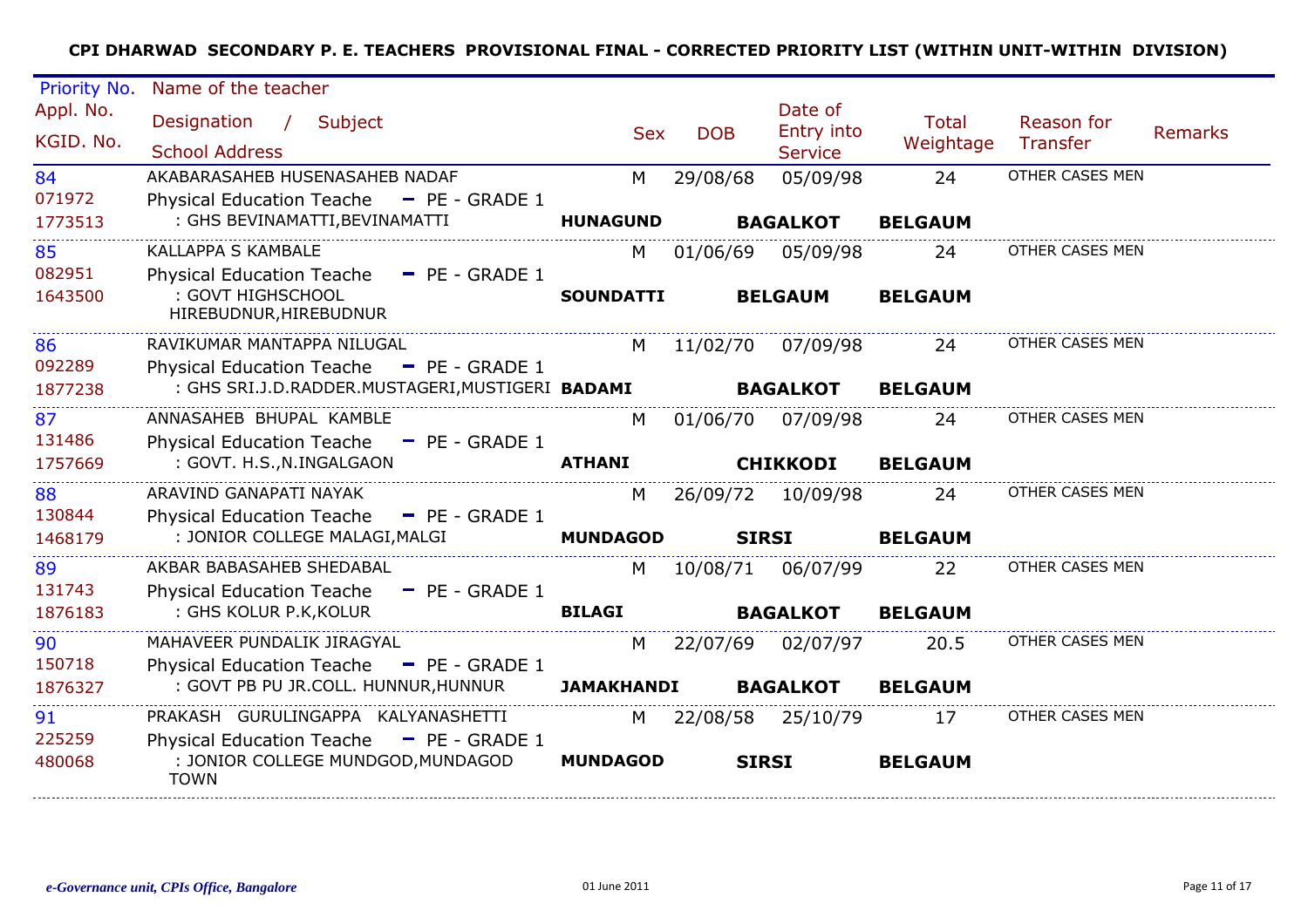| Priority No.           | Name of the teacher                                                                                     |                  |              |                                         |                    |                        |         |
|------------------------|---------------------------------------------------------------------------------------------------------|------------------|--------------|-----------------------------------------|--------------------|------------------------|---------|
| Appl. No.<br>KGID, No. | Designation / Subject<br><b>School Address</b>                                                          | <b>Sex</b>       | <b>DOB</b>   | Date of<br>Entry into<br><b>Service</b> | Total<br>Weightage | Reason for<br>Transfer | Remarks |
| 92                     | SANTOSH KUMAR B HORAGINAMATH                                                                            | M                | 22/07/75     | 07/09/98                                | 17                 | OTHER CASES MEN        |         |
| 070899<br>1774543      | Physical Education Teache - PE - GRADE 1<br>: GOVT JR. COLLEGE VIDYANAGAR<br>HUNAGUND, HUNAGUND WARD 15 | <b>HUNAGUND</b>  |              | <b>BAGALKOT</b>                         | <b>BELGAUM</b>     |                        |         |
| 93                     | <b>ANAND GWADYAL</b>                                                                                    | M                | 01/06/75     | 20/02/02                                | 16                 | OTHER CASES MEN        |         |
| 055686                 | <b>Physical Education Teache</b><br>$-$ PE - GRADE 1                                                    |                  |              |                                         |                    |                        |         |
| 1853921                | : GOVT HIGH SCHOOL<br>KADSHETTIHALLI, KADSHETTIHALLI                                                    | <b>HANAGAL</b>   |              | <b>HAVERI</b>                           | <b>BELGAUM</b>     |                        |         |
| 94                     | CHANDRASHEKAR HARU CHAVAN                                                                               | M                | 01/06/61     | 04/02/85                                | 14                 | OTHER CASES MEN        |         |
| 236753                 | Physical Education Teache - PE - GRADE 1                                                                |                  |              |                                         |                    |                        |         |
| 743857                 | : GOVT HIGH SCHOOL<br>SAVALASANG, SAVALASANGA                                                           | <b>CHADACHAN</b> |              | <b>BIJAPUR</b>                          | <b>BELGAUM</b>     |                        |         |
| 95                     | <b>IRAPPA ADAPUR</b>                                                                                    | M                | 24/10/76     | 30/04/02                                | 14                 | OTHER CASES MEN        |         |
| 098732                 | Physical Education Teache - PE - GRADE 1                                                                |                  |              |                                         |                    |                        |         |
| 1854512                | : GHS HIREBADAWADGI, HIRE BADAVADGI                                                                     | <b>HUNAGUND</b>  |              | <b>BAGALKOT</b>                         | <b>BELGAUM</b>     |                        |         |
| 96                     | V V ITI                                                                                                 | M                | 20/08/77     | 09/01/04                                | 14                 | OTHER CASES MEN        |         |
| 051316                 | Physical Education Teache $=$ PE - GRADE 1                                                              |                  |              |                                         |                    |                        |         |
| 1829986                | : GOVT HS MALLAPUR, MALLAPUR                                                                            | <b>RON</b>       |              | <b>GADAG</b>                            | <b>BELGAUM</b>     |                        |         |
| 97                     | <b>VENKATESH NARAYAN NAYAK</b>                                                                          | M                |              | 22/07/73 28/01/04                       | 14                 | OTHER CASES MEN        |         |
| 123880                 | Physical Education Teache - PE - GRADE 1                                                                |                  |              |                                         |                    |                        |         |
| 1954127                | : MHPS MURARAJI DESAI, WARD1                                                                            | <b>SIRSI</b>     | <b>SIRSI</b> |                                         | <b>BELGAUM</b>     |                        |         |
| 98                     | PRATAP YALLAPPA NAIK                                                                                    | M                | 14/11/73     | 06/02/04                                | 14                 | OTHER CASES MEN        |         |
| 014049                 | Physical Education Teache - PE - GRADE 1                                                                |                  |              |                                         |                    |                        |         |
| 1796930                | : GOVT HIGH SCH<br>NARAYANPURA, NARAYANAPUR                                                             | <b>SHIGGOAN</b>  |              | <b>HAVERI</b>                           | <b>BELGAUM</b>     |                        |         |
| 99                     | PRAKASH SONAPPA KINAYEKAR                                                                               | M                | 06/07/73     | 08/01/97                                | 12                 | OTHER CASES MEN        |         |
| 021656                 | <b>Physical Education Teache</b><br>$-$ PE - GRADE 1                                                    |                  |              |                                         |                    |                        |         |
| 1474745                | : GOVT H.S, NEJ                                                                                         | <b>NIPPANI</b>   |              | <b>CHIKKODI</b>                         | <b>BELGAUM</b>     |                        |         |
|                        |                                                                                                         |                  |              |                                         |                    |                        |         |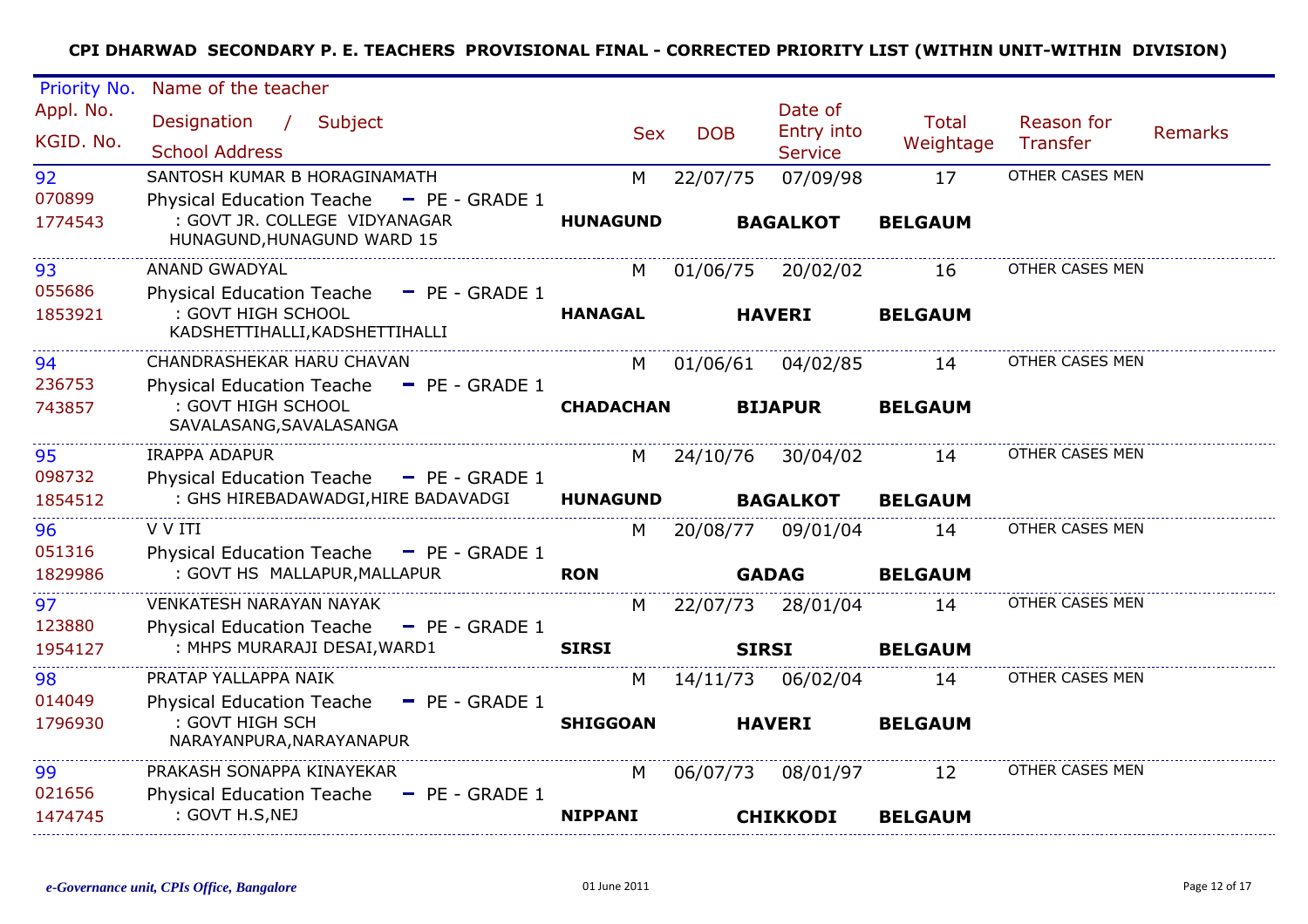| Priority No. | Name of the teacher                                  |                   |            |                            |                |                 |                |
|--------------|------------------------------------------------------|-------------------|------------|----------------------------|----------------|-----------------|----------------|
| Appl. No.    | Designation / Subject                                |                   |            | Date of                    | <b>Total</b>   | Reason for      |                |
| KGID. No.    | <b>School Address</b>                                | <b>Sex</b>        | <b>DOB</b> | Entry into                 | Weightage      | Transfer        | <b>Remarks</b> |
| 100          | RAMANNA BHIMAPPA MALI                                |                   |            | <b>Service</b><br>05/09/98 | 12             | OTHER CASES MEN |                |
| 124653       | <b>Physical Education Teache</b><br>$-$ PE - GRADE 1 | M                 | 12/04/72   |                            |                |                 |                |
| 1771091      | : GOVT URDU HS RABAKAVI, JAMAKHANDI<br>WARD.NO.30    | <b>JAMAKHANDI</b> |            | <b>BAGALKOT</b>            | <b>BELGAUM</b> |                 |                |
| 101          | MAHANTESH SHANKARAGOUDA CHITTARAGI                   | M                 | 21/07/72   | 08/09/98                   | 12             | OTHER CASES MEN |                |
| 185916       | Physical Education Teache - PE - GRADE 1             |                   |            |                            |                |                 |                |
| 1476120      | : GOVT HIGHSCHOOL COMP JR.COLL<br>RAMDURG, RAMDURG   | <b>RAMDURG</b>    |            | <b>BELGAUM</b>             | <b>BELGAUM</b> |                 |                |
| 102          | NANDESHWAR A HONGAL                                  | M                 | 01/05/72   | 09/01/04                   | 12             | OTHER CASES MEN |                |
| 125195       | Physical Education Teache - PE - GRADE 1             |                   |            |                            |                |                 |                |
| 1500072      | : GHS KALGHATAGI LT SHIVAPUR, KALGHATAGI KALGHATAGI  |                   |            | <b>DHARWAD</b>             | <b>BELGAUM</b> |                 |                |
| 103          | RAVINDRA SHIVAJI KADAM                               | M                 | 08/03/66   | 01/06/04                   | 12             | OTHER CASES MEN |                |
| 124667       | Physical Education Teache - PE - GRADE 1             |                   |            |                            |                |                 |                |
| 1930071      | : GOVT. H.S., ARALIHATTI                             | <b>ATHANI</b>     |            | <b>CHIKKODI</b>            | <b>BELGAUM</b> |                 |                |
| 104          | ASHOK MALLIKARJUN KAMATAR                            | M                 |            | 14/06/63 29/09/93          | 10             | OTHER CASES MEN |                |
| 221345       | Physical Education Teache - PE - GRADE 1             |                   |            |                            |                |                 |                |
| 1274187      | : GOVT HIGHSCHOOL SUTAGATTI, SUTAGATTI SOUNDATTI     |                   |            | <b>BELGAUM</b>             | <b>BELGAUM</b> |                 |                |
| 105          | M D KADAM                                            | M                 | 18/07/78   | 30/11/05                   | 10             | OTHER CASES MEN |                |
| 136784       | Physical Education Teache - PE - GRADE 1             |                   |            |                            |                |                 |                |
| 1797245      | : GOVT PU COL HATTIMATTUR, HATTIMATTUR               | <b>SAVANUR</b>    |            | <b>HAVERI</b>              | <b>BELGAUM</b> |                 |                |
| 106          | SHRISHAIL BHIMAPPA TANVASHI                          | M                 | 01/07/79   | 30/11/05                   | 10             | OTHER CASES MEN |                |
| 095401       | Physical Education Teache - PE - GRADE 1             |                   |            |                            |                |                 |                |
| 1999662      | : GHS NANDIKURALI, NANDIKURALI                       | <b>RAIBAG</b>     |            | <b>CHIKKODI</b>            | <b>BELGAUM</b> |                 |                |
| 107          | KIRAN KUMAR H P                                      | M                 | 27/09/80   | 30/11/05                   | 10             | OTHER CASES MEN |                |
| 063044       | Physical Education Teache - PE - GRADE 1             |                   |            |                            |                |                 |                |
| 1797181      | : GOVT HIGH SCH KALSUR, KALSUR                       | <b>SAVANUR</b>    |            | <b>HAVERI</b>              | <b>BELGAUM</b> |                 |                |
| 108          | SURASH HARISCHANDRA NAYAK                            | M                 |            | 11/06/82 31/12/05          | 10             | OTHER CASES MEN |                |
| 134197       | Physical Education Teache - PE - GRADE 1             |                   |            |                            |                |                 |                |
| 1797001      | : GOVT HIGH SCH HUNGUNDA, HUNAGUND                   | <b>SHIGGOAN</b>   |            | <b>HAVERI</b>              | <b>BELGAUM</b> |                 |                |
|              |                                                      |                   |            |                            |                |                 |                |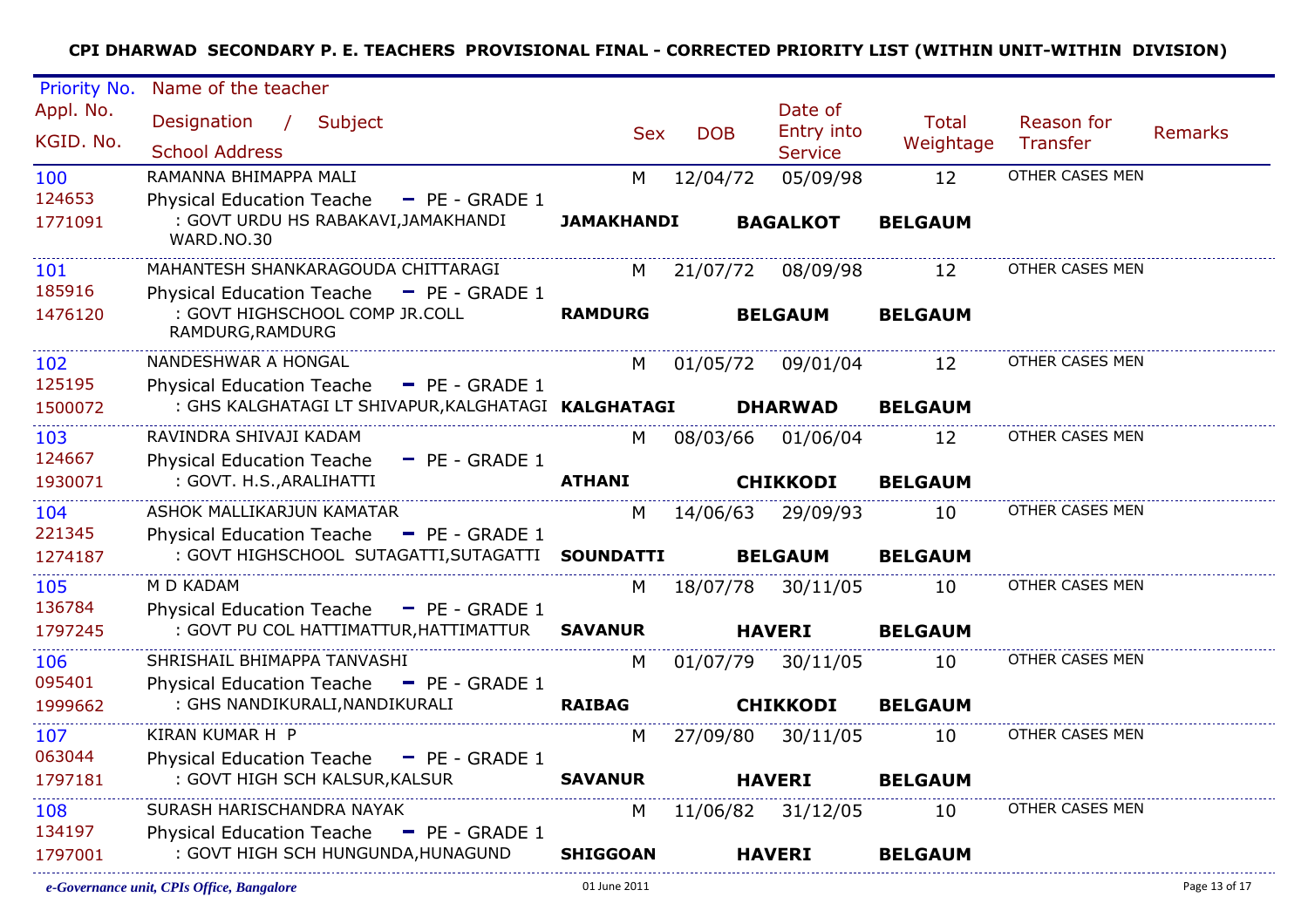| Priority No.           | Name of the teacher                                                                                     |                                   |            |                                         |                           |                        |                |
|------------------------|---------------------------------------------------------------------------------------------------------|-----------------------------------|------------|-----------------------------------------|---------------------------|------------------------|----------------|
| Appl. No.<br>KGID. No. | Designation<br>Subject<br>$\sqrt{2}$<br><b>School Address</b>                                           | <b>Sex</b>                        | <b>DOB</b> | Date of<br>Entry into<br><b>Service</b> | <b>Total</b><br>Weightage | Reason for<br>Transfer | <b>Remarks</b> |
| 109<br>090790          | VENKAPPA MANGALEPPA LAMANI<br><b>Physical Education Teache</b><br>$P = P = -$ GRADE 1                   | M                                 | 15/06/81   | 25/01/06                                | 10                        | OTHER CASES MEN        |                |
| 1810245                | : GOVT HIGH SCHOOL SIDDANATH, SIDDANATH BASAVAN                                                         | <b>BAGEWADI</b>                   |            | <b>BIJAPUR</b>                          | <b>BELGAUM</b>            |                        |                |
| 110<br>042603          | <b>VEERANAGOUDA N PATIL</b>                                                                             | M                                 | 10/06/77   | 27/01/06                                | 10                        | OTHER CASES MEN        |                |
| 1984553                | <b>Physical Education Teache</b><br>$\blacksquare$ PE - GRADE 1<br>: GHS MIRJI, MIRJI                   | <b>MUDHOL</b>                     |            | <b>BAGALKOT</b>                         | <b>BELGAUM</b>            |                        |                |
| 111<br>114396          | <b>JAGADEESH GADAD</b>                                                                                  | M                                 | 01/07/80   | 27/01/06                                | 10                        | OTHER CASES MEN        |                |
| 1797226                | <b>Physical Education Teache</b><br>$P = P = GRADE 1$<br>: GOVT HIGH SCHOOL MUTTUR, MUTTUR              | <b>BYADAGI</b>                    |            | <b>HAVERI</b>                           | <b>BELGAUM</b>            |                        |                |
| 112<br>087127          | LACHAMAPPA GULAPPA CHALAWADI                                                                            | M                                 | 01/06/79   | 02/02/06                                | 10                        | OTHER CASES MEN        |                |
| 1810305                | <b>Physical Education Teache</b><br>$-$ PE - GRADE 1<br>: GOVT URDU HIGH SCHOOL<br>NIDAGUNDI, NIDAGUNDI | <b>BASAVAN</b><br><b>BAGEWADI</b> |            | <b>BIJAPUR</b>                          | <b>BELGAUM</b>            |                        |                |
| 113                    | ASHARIPPASHA J DAKHANI                                                                                  | M                                 | 05/07/76   | 03/02/06                                | 10                        | OTHER CASES MEN        |                |
| 036676<br>1809871      | <b>Physical Education Teache</b><br>$P = PE - GRADE 1$<br>: GOVT HIGH SCHOOL PEERAPUR, PEERAPUR         | <b>MUDDEBIHAL</b>                 |            | <b>BIJAPUR</b>                          | <b>BELGAUM</b>            |                        |                |
| 114                    | BAMMAPPA PAPALEPPA BUDIHAL                                                                              | M                                 |            | 01/06/78 14/02/06                       | 10                        | OTHER CASES MEN        |                |
| 074645<br>2042155      | Physical Education Teache - PE - GRADE 1<br>: GOVT HIGH SCHOOL HATTALLI, HATTALLI                       | <b>CHADACHAN</b>                  |            | <b>BIJAPUR</b>                          | <b>BELGAUM</b>            |                        |                |
| 115                    | MALLESHAPPA SHANKAREPPA BAGEWADI                                                                        | M                                 | 20/07/81   | 22/02/06                                | 10                        | OTHER CASES MEN        |                |
| 229130<br>1999476      | <b>Physical Education Teache</b><br>$\blacksquare$ PE - GRADE 1<br>: GOVT HIGHSCHOOL VANNUR, VANNUR     | <b>BAILHONGAL</b>                 |            | <b>BELGAUM</b>                          | <b>BELGAUM</b>            |                        |                |
| 116                    | PRABHAKAR MARUTI RAJANGALE                                                                              | M                                 | 25/10/78   | 30/06/06                                | 8                         | OTHER CASES MEN        |                |
| 208660<br>1797358      | <b>Physical Education Teache</b><br>$-$ PE - GRADE 1<br>: GOVT HIGH SCHOOL<br>BOMMANHALLI, BOMMANAHALLI | <b>HANAGAL</b>                    |            | <b>HAVERI</b>                           | <b>BELGAUM</b>            |                        |                |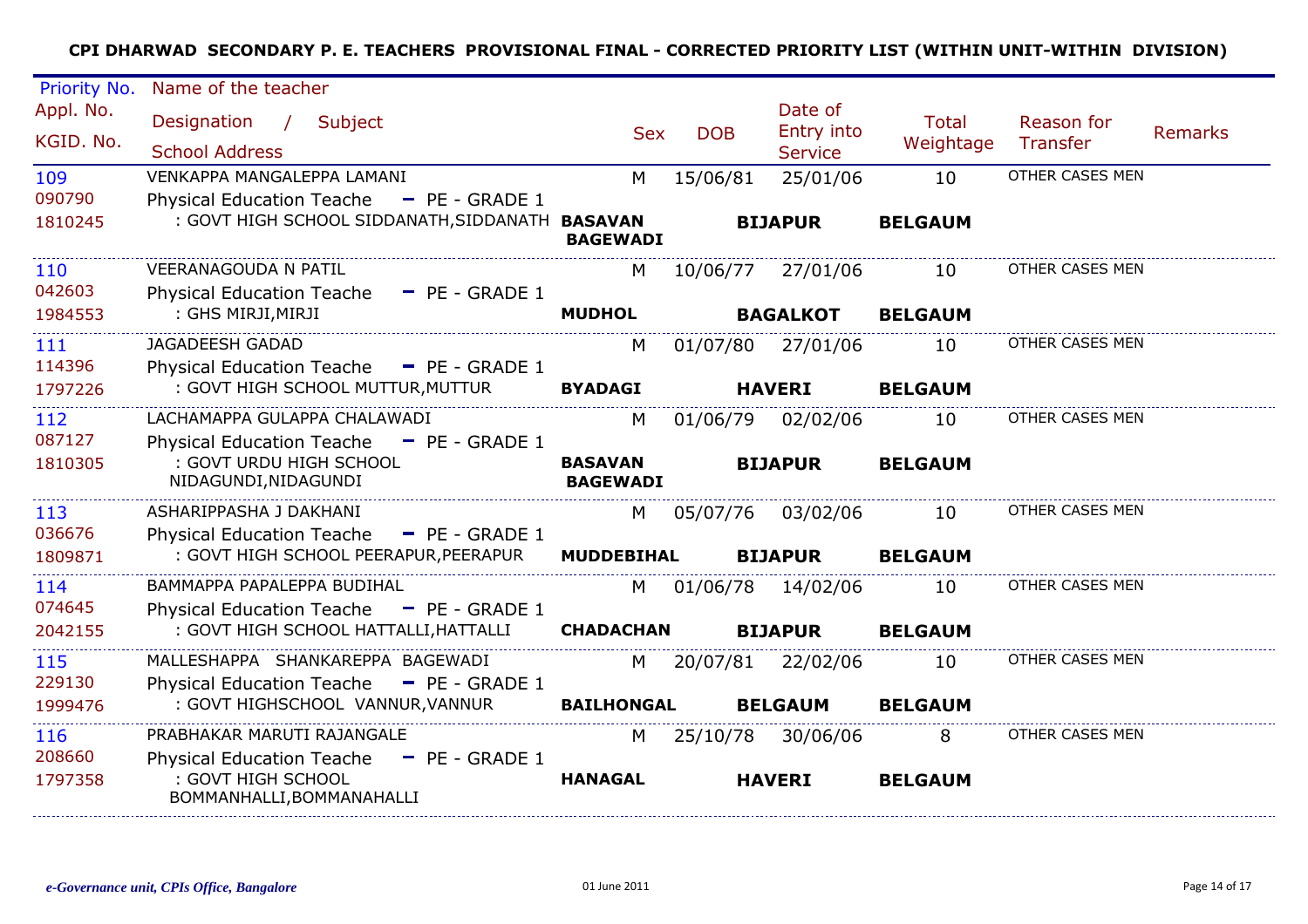| Priority No.           | Name of the teacher                                             |                   |            |                                         |                           |                               |                |
|------------------------|-----------------------------------------------------------------|-------------------|------------|-----------------------------------------|---------------------------|-------------------------------|----------------|
| Appl. No.<br>KGID. No. | Designation /<br>Subject<br><b>School Address</b>               | <b>Sex</b>        | <b>DOB</b> | Date of<br>Entry into<br><b>Service</b> | <b>Total</b><br>Weightage | Reason for<br><b>Transfer</b> | <b>Remarks</b> |
| 117                    | IRAPPA CHANDRAPPA UJJINAKOPPA                                   | м                 | 01/06/78   | 25/01/06                                | 7.5                       | OTHER CASES MEN               |                |
| 223423                 | <b>Physical Education Teache</b><br>$-$ PE - GRADE 1            |                   |            |                                         |                           |                               |                |
| 1984161                | : GOVT HS ASANGI, ASANGI                                        | <b>JAMAKHANDI</b> |            | <b>BAGALKOT</b>                         | <b>BELGAUM</b>            |                               |                |
| 118                    | PRASHANT M GAONKAR                                              | М                 | 19/07/80   | 12/01/04                                | 7                         | OTHER CASES MEN               |                |
| 010126                 | $P = P = GRADE1$<br><b>Physical Education Teache</b>            |                   |            |                                         |                           |                               |                |
| 1887630                | : G H S HALADAKATTA, WARD6                                      | <b>SIDDAPUR</b>   |            | <b>SIRSI</b>                            | <b>BELGAUM</b>            |                               |                |
| 119                    | <b>CHANDRAGOUDA G PATIL</b>                                     | M                 | 22/07/68   | 28/02/92                                | 6                         | OTHER CASES MEN               |                |
| 231860                 | <b>Physical Education Teache</b><br>$-$ PE - GRADE 1            |                   |            |                                         |                           |                               |                |
| 1157354                | : GHPS TIMMAPUR, TIMMAPUR                                       | <b>SHIGGOAN</b>   |            | <b>HAVERI</b>                           | <b>BELGAUM</b>            |                               |                |
| 120                    | HANAMANTAPPA B DUMMAD                                           | М                 | 01/06/71   | 20/08/93                                | 6                         | OTHER CASES MEN               |                |
| 083156                 | <b>Physical Education Teache</b><br>$\blacksquare$ PE - GRADE 1 |                   |            |                                         |                           |                               |                |
| 1498071                | : GHS SHIVALLI, SHIVALLI                                        | <b>DHARWAD</b>    |            | <b>DHARWAD</b>                          | <b>BELGAUM</b>            |                               |                |
| 121                    | RAVINDRA SRIMANT SANNAIK                                        | M                 | 15/07/79   | 09/01/06                                | 5.                        | OTHER CASES MEN               |                |
| 126111                 | <b>Physical Education Teache</b><br>$P = P = GRADE1$            |                   |            |                                         |                           |                               |                |
| 1999794                | : GOVT HIGH SCHOOL KHANAPUR<br>KHANAPUR(U), KHANAPUR(U)         | <b>KHANAPUR</b>   |            | <b>BELGAUM</b>                          | <b>BELGAUM</b>            |                               |                |
| 122                    | SHEKHARAPPA BASAVANTHAPPA KADAPUR                               | M                 | 01/06/61   | 08/02/85                                | 4                         | OTHER CASES MEN               |                |
| 032064                 | $P = P = GRADE1$<br><b>Physical Education Teache</b>            |                   |            |                                         |                           |                               |                |
| 1013929                | : GHS HULAGERI, KAGALGOMB                                       | <b>BADAMI</b>     |            | <b>BAGALKOT</b>                         | <b>BELGAUM</b>            |                               |                |
| 123                    | GURUBASAPPA DUNDAPPA GUDIMANI                                   | M                 | 01/06/66   | 26/03/93                                | 4                         | OTHER CASES MEN               |                |
| 243521                 | <b>Physical Education Teache</b><br>$P = P = GRADE1$            |                   |            |                                         |                           |                               |                |
| 1267034                | : GHS SUNAG, SUNAG                                              | <b>BILAGI</b>     |            | <b>BAGALKOT</b>                         | <b>BELGAUM</b>            |                               |                |
| 124                    | R P KUNDARAGI                                                   | M                 | 31/05/62   | 11/02/94                                | 4                         | OTHER CASES MEN               |                |
| 222712                 | <b>Physical Education Teache</b><br>$-$ PE - GRADE 1            |                   |            |                                         |                           |                               |                |
| 1377977                | : GOVT H.S., BASTWAD                                            | <b>HUKKERI</b>    |            | <b>CHIKKODI</b>                         | <b>BELGAUM</b>            |                               |                |
| 125                    | CHANDAPPA DEVAPPA LAMANI                                        | M                 | 10/02/70   | 28/06/94                                | 4                         | OTHER CASES MEN               |                |
| 176074                 | <b>Physical Education Teache</b><br>$P = P = GRADE1$            |                   |            |                                         |                           |                               |                |
| 1473541                | : GOVT. HIGH SCHOOL HONAKUPPI, HONAKUPPI MUDALGI                |                   |            | <b>CHIKKODI</b>                         | <b>BELGAUM</b>            |                               |                |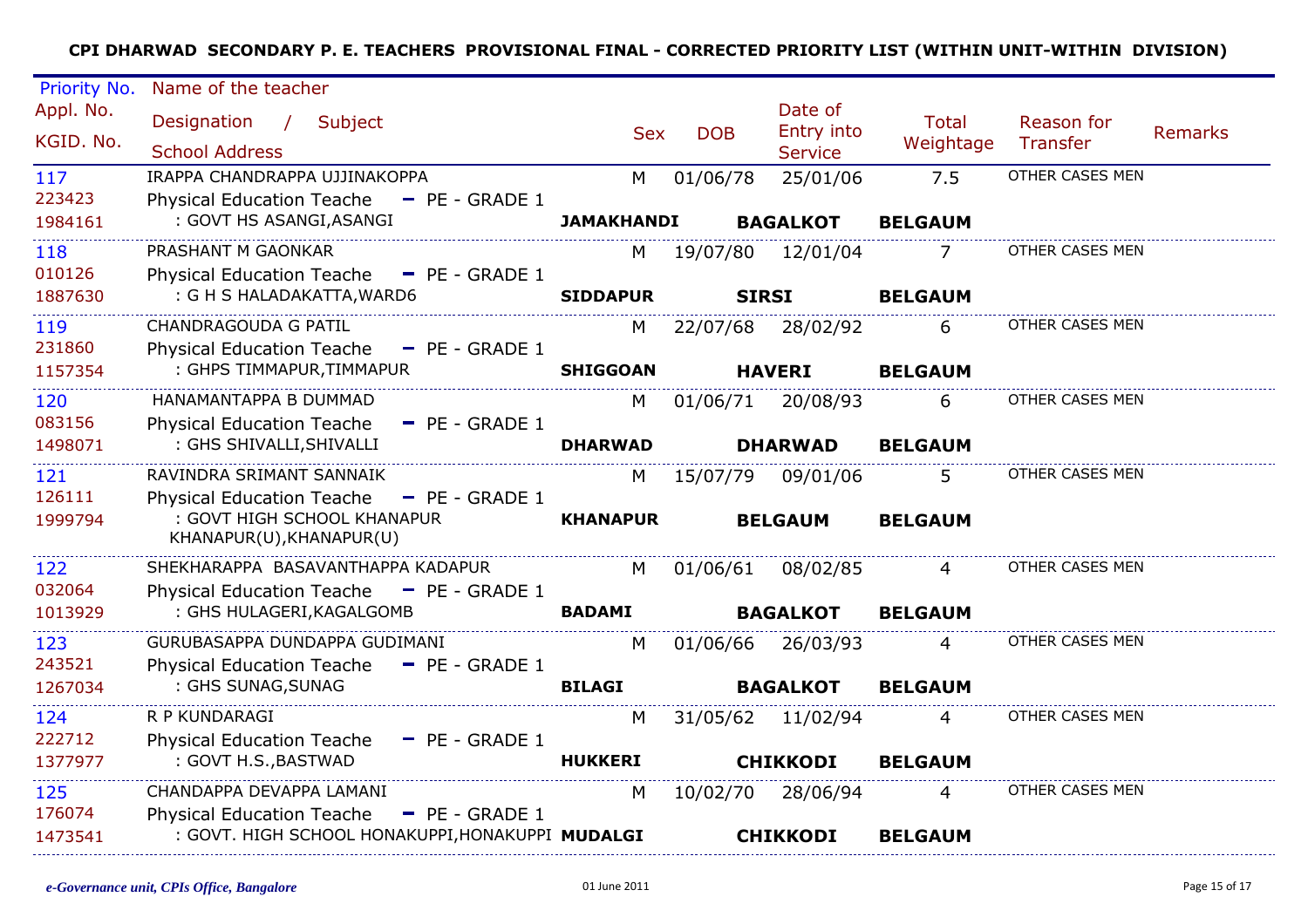| Priority No.             | Name of the teacher                                                                                    |                     |            |                                         |                                  |                        |                |
|--------------------------|--------------------------------------------------------------------------------------------------------|---------------------|------------|-----------------------------------------|----------------------------------|------------------------|----------------|
| Appl. No.<br>KGID. No.   | Designation<br>$\sqrt{2}$<br>Subject<br><b>School Address</b>                                          | <b>Sex</b>          | <b>DOB</b> | Date of<br>Entry into<br><b>Service</b> | <b>Total</b><br>Weightage        | Reason for<br>Transfer | <b>Remarks</b> |
| 126<br>019969<br>1380783 | VASANT RANGAPPA BHAJANTRI<br>- PE - GRADE 1<br><b>Physical Education Teache</b><br>: GOVT. HIGH SCHOOL | M<br><b>MUDALGI</b> | 15/02/68   | 08/01/97<br><b>CHIKKODI</b>             | $\overline{4}$<br><b>BELGAUM</b> | OTHER CASES MEN        |                |
|                          | TALAKATNAL, TALAKATNAL                                                                                 |                     |            |                                         |                                  |                        |                |
| 127<br>096526            | SANGAPPA GIRIMALLAPPA GANIGER<br>Physical Education Teache - PE - GRADE 1                              | M                   | 01/07/68   | 08/01/97                                | 4                                | OTHER CASES MEN        |                |
| 1471541                  | : GOVT H.S.H-MASTIHOLI, MANGUTTI                                                                       | <b>HUKKERI</b>      |            | <b>CHIKKODI</b>                         | <b>BELGAUM</b>                   |                        |                |
| 128<br>178850            | IRAPPA MANAPPA PATTAR<br>Physical Education Teache - PE - GRADE 1                                      | M                   | 21/06/72   | 08/01/97                                | $\overline{4}$                   | OTHER CASES MEN        |                |
| 1472542                  | : GOVT HIGHSCHOOL<br>HUNASIKATTI, HUNASIKATTI                                                          | <b>BAILHONGAL</b>   |            | <b>BELGAUM</b>                          | <b>BELGAUM</b>                   |                        |                |
| 129<br>105342            | SANGANNA BABU MUKARTIHAL<br>Physical Education Teache - PE - GRADE 1                                   | M                   | 12/06/84   | 26/06/08                                | $\overline{4}$                   | OTHER CASES MEN        |                |
| 2370015                  | : GHS MADHABHAVI, MADHABHAVI                                                                           | <b>MUDHOL</b>       |            | <b>BAGALKOT</b>                         | <b>BELGAUM</b>                   |                        |                |
| 130<br>080929            | <b>VINAYAK ISHWAR NAIK</b>                                                                             | M                   | 09/04/81   | 08/09/08                                | 4                                | OTHER CASES MEN        |                |
| 2403212                  | $-$ PE - GRADE 1<br><b>Physical Education Teache</b><br>: G.H.S BELVATAGI, BELAVATAGI                  | <b>HALIYAL</b>      |            | <b>SIRSI</b>                            | <b>BELGAUM</b>                   |                        |                |
| 131<br>035991            | SHEKHAR GOUDA S NADUVINAMANI<br><b>Physical Education Teache</b><br>$P = PE - GRADE 1$                 | M                   | 23/07/63   | 05/07/93                                | 3                                | OTHER CASES MEN        |                |
| 1360265                  | : GUHS KUNDAGOL, KUNDAGOL                                                                              | <b>KUNDAGOL</b>     |            | <b>DHARWAD</b>                          | <b>BELGAUM</b>                   |                        |                |
| 132<br>003920            | NINGAPPA NEELAPPA KALAKERI<br>Physical Education Teache - PE - GRADE 1                                 | M                   | 23/06/63   | 12/07/93                                | 2                                | OTHER CASES MEN        |                |
| 1202455                  | : GVOT COMP JUN COL BELLATTI, BELLATTI                                                                 | <b>SHIRHATTI</b>    |            | <b>GADAG</b>                            | <b>BELGAUM</b>                   |                        |                |
| 133<br>212055            | MANJUNATH HANUMAPPA HIREMORAB<br>Physical Education Teache - PE - GRADE 1                              | M                   | 05/12/63   | 20/08/93                                | 2                                | OTHER CASES MEN        |                |
| 1358745                  | : GOVT HIGH SCHOOL HAVANUR, HAVANUR                                                                    | <b>HAVERI</b>       |            | <b>HAVERI</b>                           | <b>BELGAUM</b>                   |                        |                |